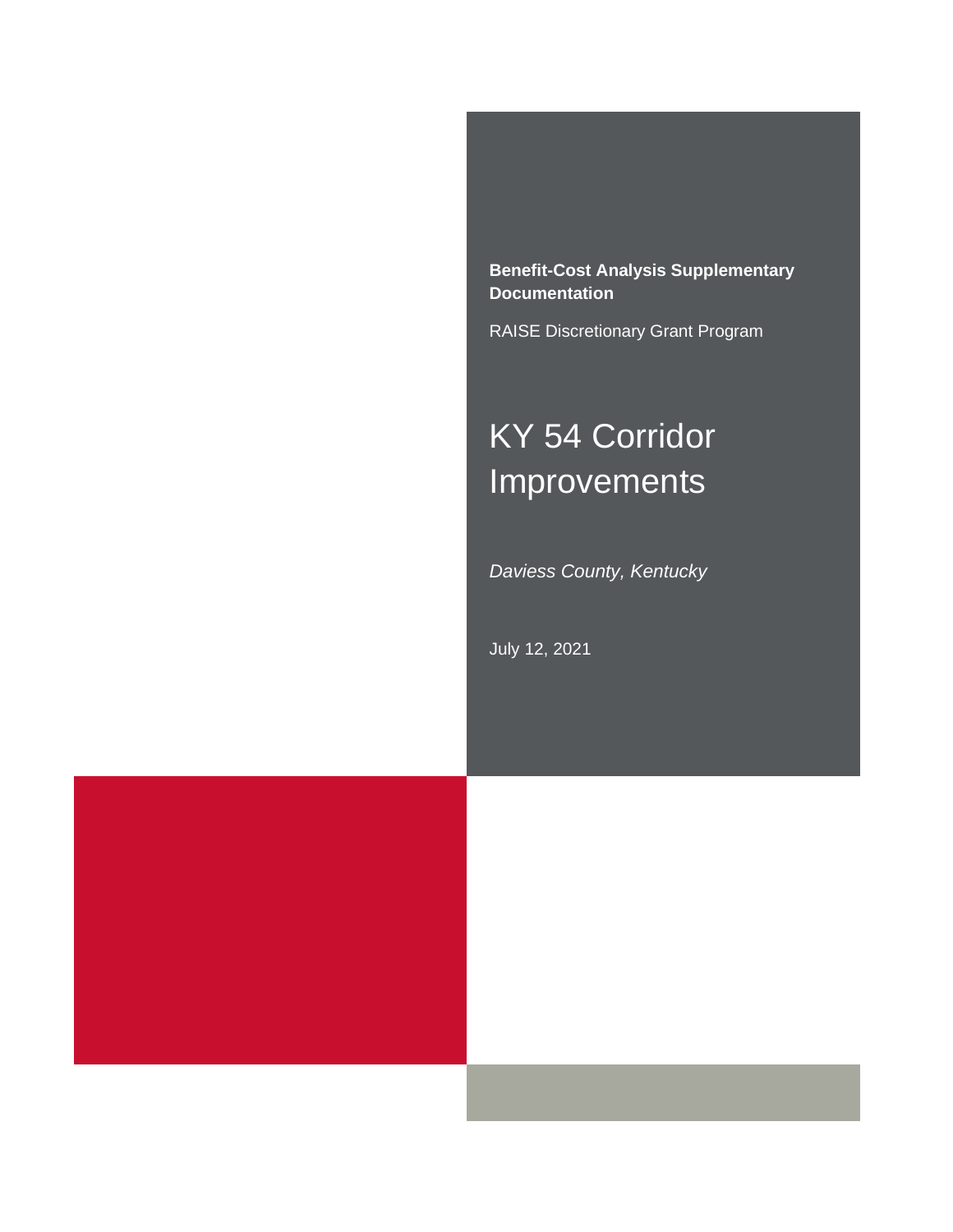

# **Table of Contents**

| 1 |     |       |  |  |  |  |  |  |
|---|-----|-------|--|--|--|--|--|--|
| 2 |     |       |  |  |  |  |  |  |
| 3 |     |       |  |  |  |  |  |  |
|   | 3.1 |       |  |  |  |  |  |  |
|   | 3.2 |       |  |  |  |  |  |  |
|   | 3.3 |       |  |  |  |  |  |  |
|   | 3.4 |       |  |  |  |  |  |  |
| 4 |     |       |  |  |  |  |  |  |
| 5 |     |       |  |  |  |  |  |  |
|   | 5.1 |       |  |  |  |  |  |  |
|   | 5.2 |       |  |  |  |  |  |  |
| 6 |     |       |  |  |  |  |  |  |
|   | 6.1 |       |  |  |  |  |  |  |
|   |     | 6.1.1 |  |  |  |  |  |  |
|   |     | 6.1.2 |  |  |  |  |  |  |
|   |     | 6.1.1 |  |  |  |  |  |  |
|   | 6.1 |       |  |  |  |  |  |  |
|   |     | 6.1.1 |  |  |  |  |  |  |
|   |     | 6.1.1 |  |  |  |  |  |  |
|   |     | 6.1.2 |  |  |  |  |  |  |
|   |     |       |  |  |  |  |  |  |
|   | 6.2 |       |  |  |  |  |  |  |
|   |     | 6.2.1 |  |  |  |  |  |  |
|   |     | 6.2.2 |  |  |  |  |  |  |
|   |     | 6.2.3 |  |  |  |  |  |  |
|   | 6.3 |       |  |  |  |  |  |  |
|   |     | 6.3.1 |  |  |  |  |  |  |
|   |     | 6.3.2 |  |  |  |  |  |  |
|   |     | 6.3.3 |  |  |  |  |  |  |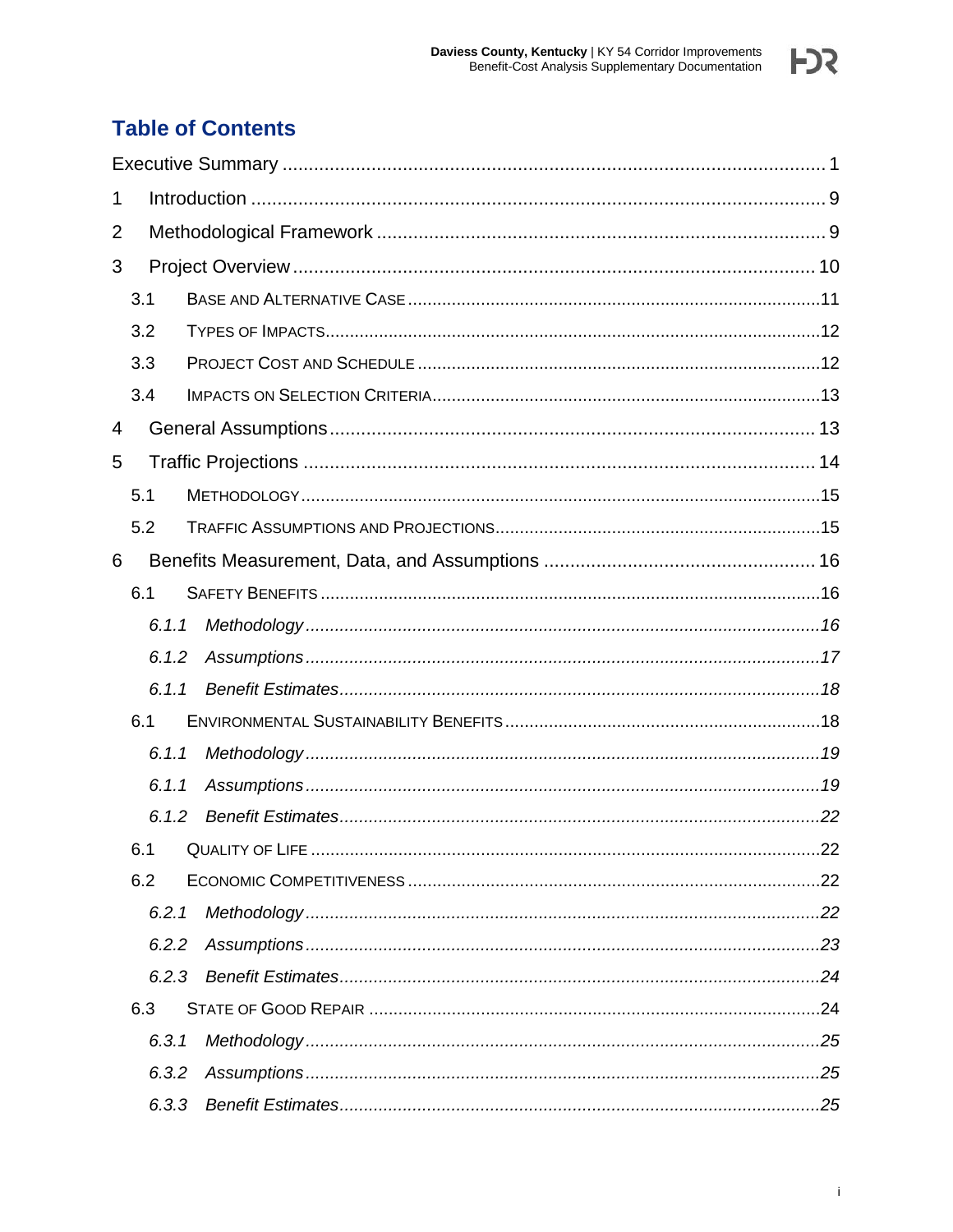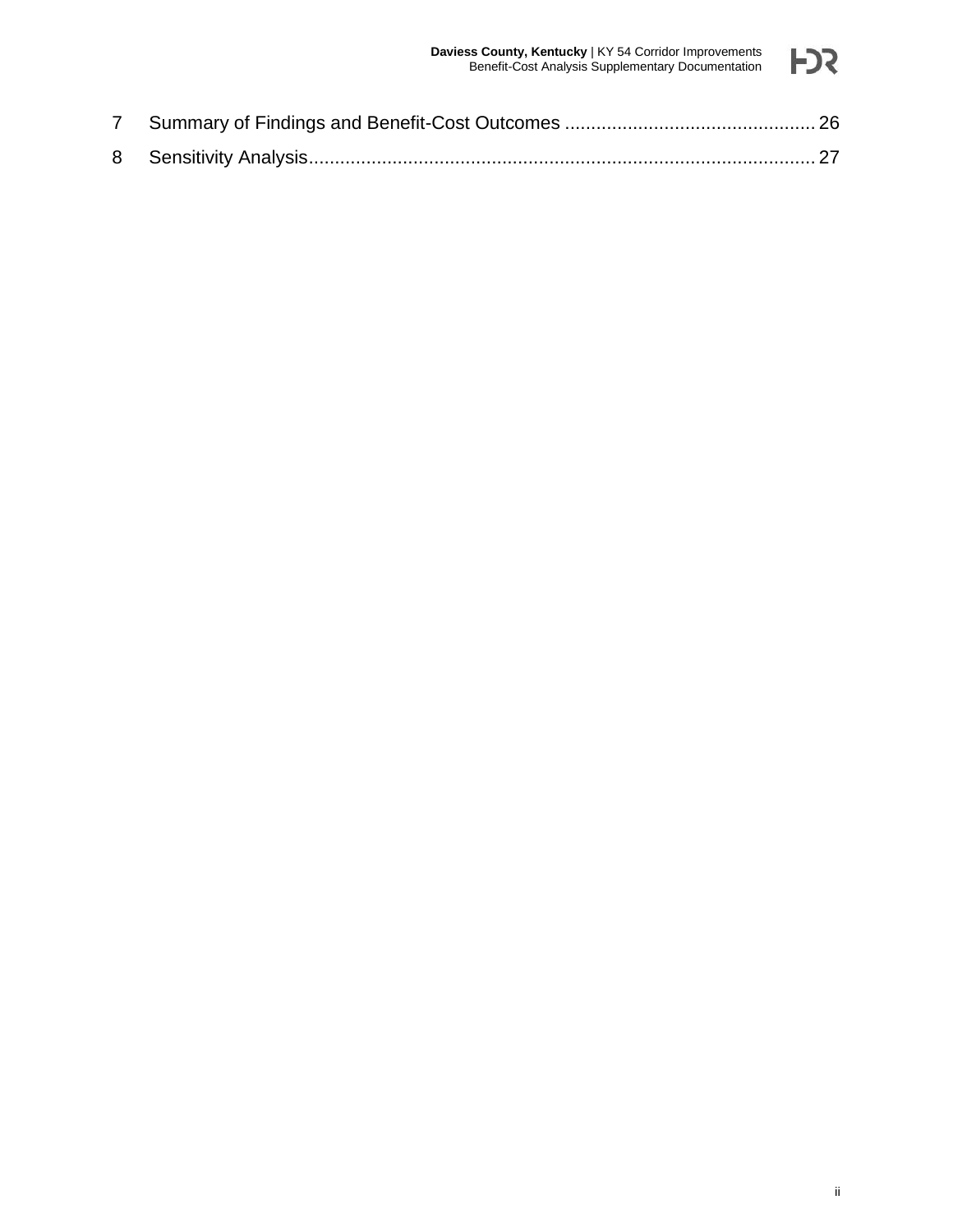

# **List of Tables**

| Table ES - 1: Summary of Infrastructure Improvements and Associated Benefits 2                 |  |
|------------------------------------------------------------------------------------------------|--|
| Table ES - 2: Overall Results of the Benefit Cost Analysis, 2019 Dollars  3                    |  |
| Table ES - 3: Summary of Project Costs, in Undiscounted 2019 Dollars, by Funding Source  3     |  |
|                                                                                                |  |
| Table ES - 5: Summary of Project Benefits by Benefit Type, in Undiscounted 2019 Dollars 6      |  |
|                                                                                                |  |
|                                                                                                |  |
|                                                                                                |  |
| Table 2: Benefit Categories and Expected Effects on Selection Criteria13                       |  |
|                                                                                                |  |
| Table 4: Traffic Assumptions and Projections used in the Estimation of Traffic and Travel Time |  |
| Table 5: Assumptions Used in the Estimation of Accident Cost Savings 17                        |  |
|                                                                                                |  |
| Table 7: Assumptions used to Monetize Environmental Sustainability Benefits (2019\$/metric     |  |
|                                                                                                |  |
|                                                                                                |  |
| Table 10: Assumptions Used in the Estimation of Travel Time Savings 23                         |  |
| Table 11: Assumptions Used in the Estimation of Vehicle Operating Cost Savings23               |  |
|                                                                                                |  |
| Table 13: Estimates of Economic Competitiveness Benefits, 2019 Dollars 24                      |  |
| Table 14: Assumptions Used in the Estimation of State of Good Repair Benefits25                |  |
|                                                                                                |  |
|                                                                                                |  |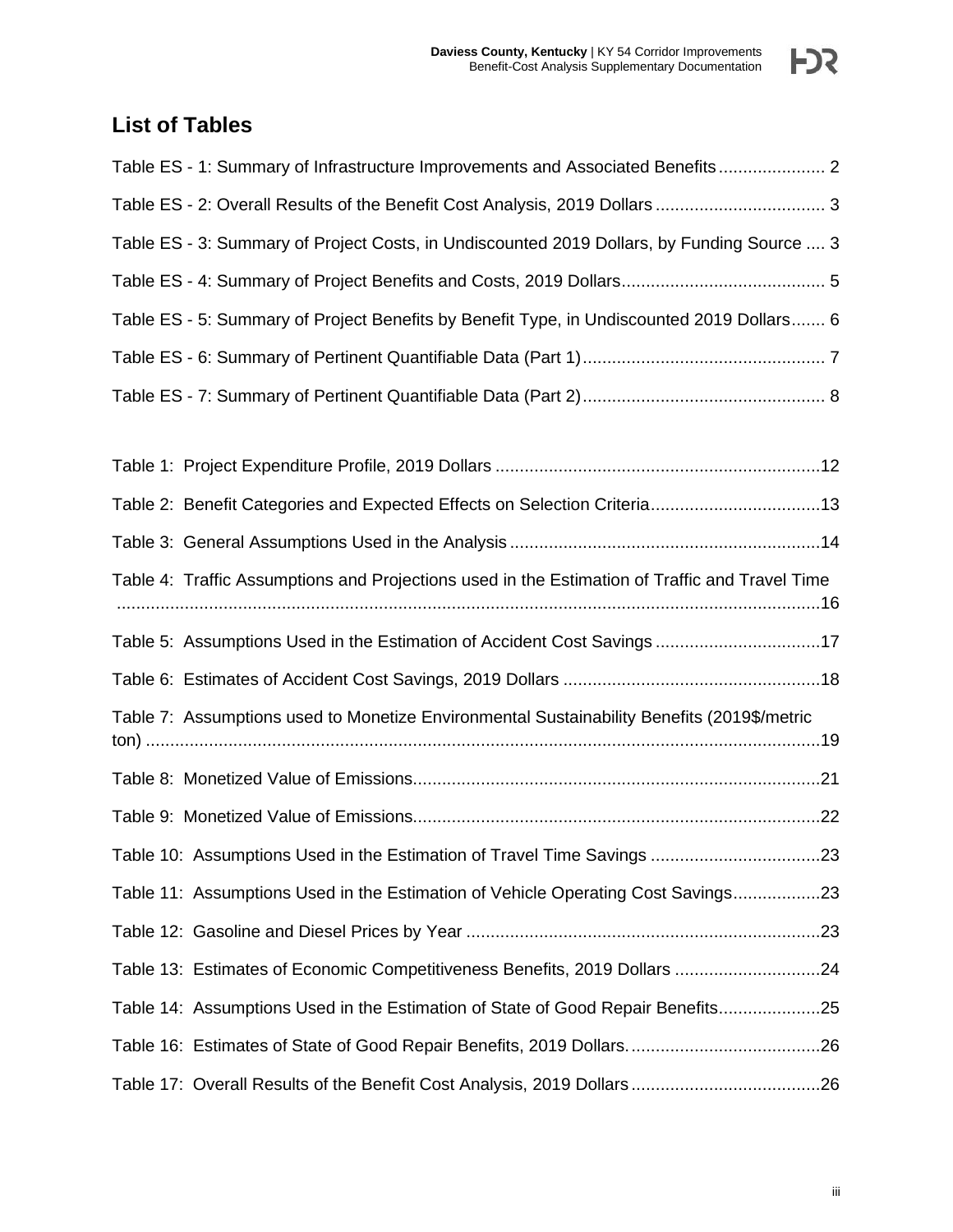# **List of Figures**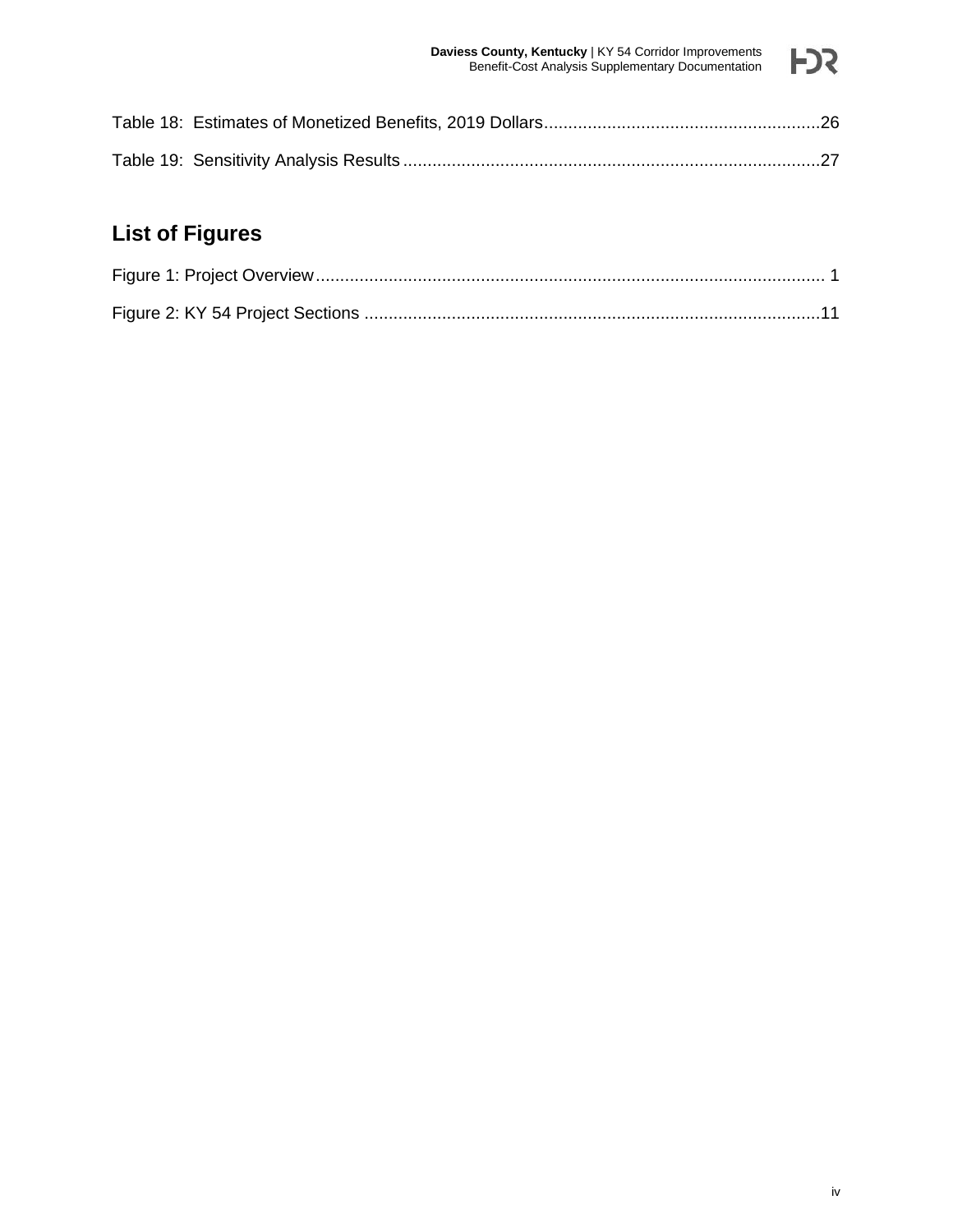# <span id="page-5-0"></span>Executive Summary

The Benefit-Cost Analysis (BCA) conducted for this RAISE grant application compares the societal benefits associated with the proposed investment to the cost of the project. To the extent possible, benefits have been monetized. A qualitative discussion is also provided when a benefit is anticipated to be generated but is not easily monetized or quantified.

The project for which this BCA is conducted is the KY 54 Corridor Improvement Project ("the Project"). The KY 54 is the highest volume highway in the Daviess County/City of Owensboro region, serving over 30,000 vehicles every day. It also has high projected growth and a high existing crash rate, making improvements to the highway imperative. The Project will improve the most critical part of the corridor, which connects key commercial, industrial, and residential areas of the city and County. This portion of the corridor is flanked by commercial land uses, and even with strict access management already in place, there are observable capacity and safety issues typically more associated with larger urban areas. Approval of this 2021 RAISE Grant Application would result in the construction of 1.9 miles of improvements, including additional lanes, a raised median, an upgraded drainage system, and improved pedestrian and bicycle facilities.

The proposed sections to be improved on the KY 54 Corridor are presented in **[Figure 1](#page-5-1)**.



<span id="page-5-1"></span>**Figure 1: Project Overview**

A summary of the changes expected from the Project and the associated benefits (discounted at 7 percent) is provided in Table ES-1 (in dollars of 2019).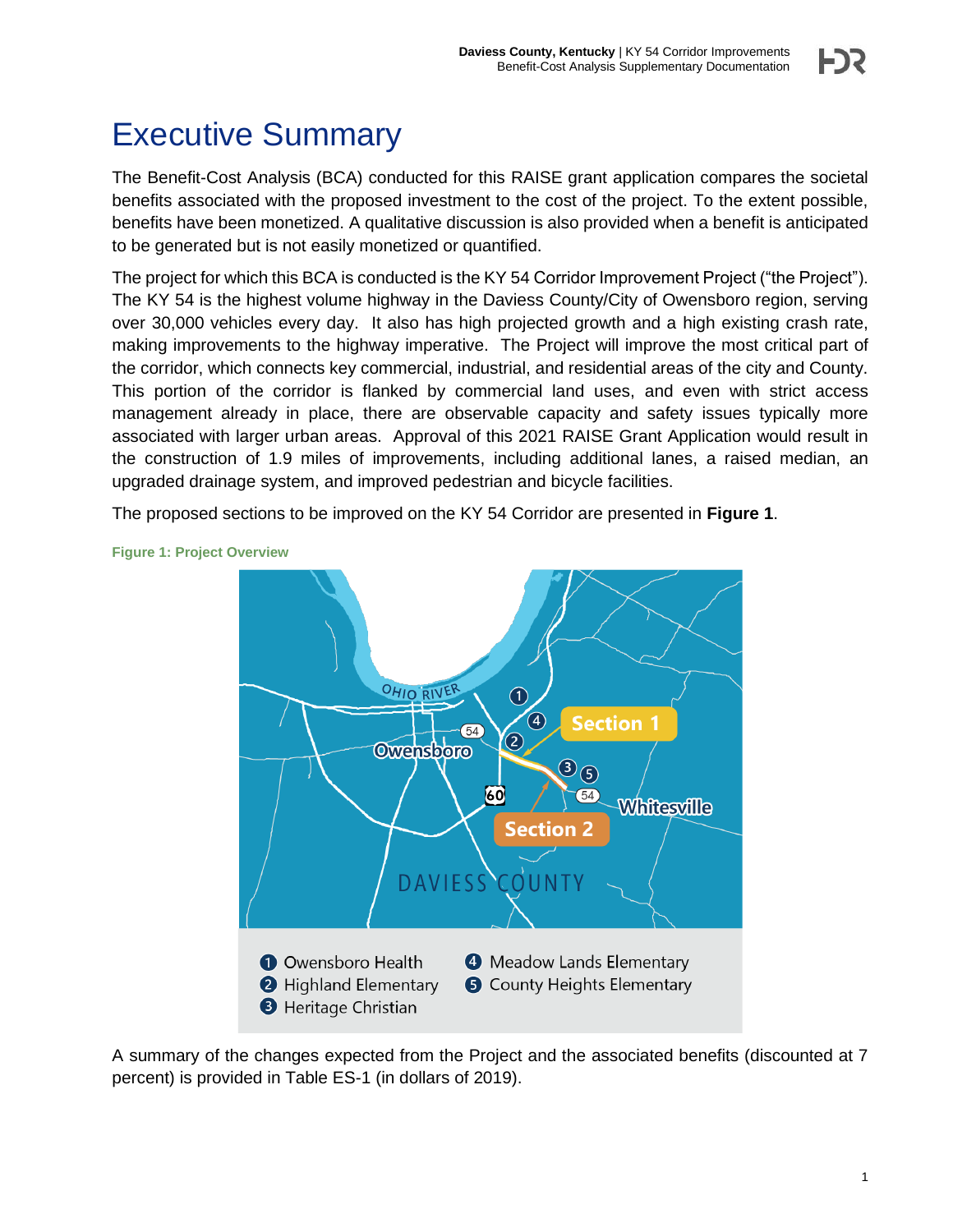| <b>Current Status or</b><br><b>Baseline &amp; Problems to</b><br><b>Be Addressed</b>                                                                                                          | <b>Changes to Baseline /</b><br><b>Alternatives</b>                                                                                                                                                  | <b>Type of Impacts</b>                                                                                                                                                                                       | Populatio<br>n<br><b>Affected</b><br>by<br><b>Impacts</b>            | Economic<br><b>Benefits</b>                            | Summary of<br><b>Results</b><br>(Discounted<br>2019\$)                                                        |
|-----------------------------------------------------------------------------------------------------------------------------------------------------------------------------------------------|------------------------------------------------------------------------------------------------------------------------------------------------------------------------------------------------------|--------------------------------------------------------------------------------------------------------------------------------------------------------------------------------------------------------------|----------------------------------------------------------------------|--------------------------------------------------------|---------------------------------------------------------------------------------------------------------------|
| Located in Owensboro,<br>Kentucky, KY 54 is a<br>principal arterial and a<br>major commercial corridor<br>connecting Owensboro to<br>nearby Whitesville. The<br>current facility is a typical | The KY 54 project seeks to<br>improve the corridor by<br>improving lane capacity,<br>controlling left-turn access,<br>upgrading grading and<br>drainage systems, enhancing<br>pedestrian and bicycle | By adding a travel lane in<br>each direction while bringing<br>greater control to the<br>locations where left turns are<br>allowed, travel time will be<br>improved during critical high-<br>demand periods. | Local<br>residents<br>and<br>motorists<br>within the<br><b>State</b> | Improved<br>travel time<br>savings                     | \$36.6 M                                                                                                      |
| 5-lane section with two<br>lanes in each direction<br>with a two-way left-turn<br>lane in-between. This<br>existing roadway section<br>is not equipped to safely                              | facilities, and providing<br>additional safety upgrades to<br>the rural corridor. The<br>upgrades to the corridor are<br>divided into two sections.<br>Section 1 extends from the                    | There is a disbenefit in<br>improved safety due to<br>expanded corridor capacity<br>and more traffic volumes<br>from improved lane capacity.                                                                 | Local<br>residents<br>and<br>motorists<br>within the<br>State        | Improved<br>Safety and<br>Avoided<br>Accident<br>Costs | $-$6.0 M$<br>\$0.04 M<br>\$0.67 M<br>$-$0.05 M$<br>\$1.9 M<br>\$2.7 M<br>Not<br>Monetized<br>Not<br>Monetized |
| carry the volume of traffic<br>travelling along this urban<br>corridor due to a lack of<br>capacity.                                                                                          | US 60 interchange to Ralph<br>Road. Within this segment,<br>the roadway will be changed<br>from the existing five-lane<br>section to a six-lane section                                              | Reduced criteria air<br>contaminants (CAC) pollution<br>from steady speeds due to<br>additional lanes.                                                                                                       | Local<br>residents<br>and the<br>general<br>public                   | Improved<br>Emissions                                  |                                                                                                               |
|                                                                                                                                                                                               | with raised medians. Starting<br>at Hayden Road, an 8-foot<br>shared-use path will be<br>added to the northside of KY<br>54 to the end of Section 1.                                                 | Reduced greenhouse gas<br>(GHG) pollution from steady<br>speeds due to additional<br>lanes.                                                                                                                  | Local<br>residents<br>and the<br>general<br>public                   | Costs                                                  |                                                                                                               |
|                                                                                                                                                                                               | Section 2 runs from Ralph<br>Road to Thurston Dermont<br>Road (KY 1456). Within this<br>section, the roadway will be<br>repaved and reprofiled with                                                  | Increased long-term<br>maintenance and<br>rehabilitation costs as a<br>result of additional lane<br>miles.                                                                                                   | Agency<br>operating<br>KY 54;<br>Local<br>residents                  | Increased<br>Maintenance<br>Costs                      |                                                                                                               |
|                                                                                                                                                                                               | an upgraded drainage<br>system to improve safety                                                                                                                                                     | Residual value of capital<br>assets.                                                                                                                                                                         | Project<br>sponsors                                                  | Residual<br>Value                                      |                                                                                                               |
|                                                                                                                                                                                               | during storm events. Section<br>2 will also have a 10-foot<br>shared used path added to<br>the northside of KY 54.                                                                                   | Vehicles are able to travel at<br>a higher speed due to the<br>improved connectivity from<br>road widening, which<br>reduces vehicle fuel costs<br>while driving.                                            | Local<br>residents<br>and<br>motorists<br>within the<br>State        | Vehicle<br>Operating<br>Cost<br>Savings                |                                                                                                               |
|                                                                                                                                                                                               |                                                                                                                                                                                                      | The additional travel lanes<br>and greater control of the<br>locations where left turns are<br>allowed will improve travel<br>time reliability.                                                              | Local<br>residents<br>and<br>motorists<br>within the<br>State        | Travel time<br>reliability                             |                                                                                                               |
|                                                                                                                                                                                               |                                                                                                                                                                                                      | Improved lane capacity and<br>upgrades to the corridor will<br>improve vehicle mobility and<br>the roadway connectivity<br>between Owensboro and<br>Whitesville.                                             | Local<br>residents<br>and the<br>general<br>public                   | Improved<br>mobility and<br>connectivity               |                                                                                                               |

#### <span id="page-6-0"></span>**Table ES - 1: Summary of Infrastructure Improvements and Associated Benefits**

The period of analysis used in the estimation of benefits and costs corresponds to 28 years, including 8 years of construction and project support from 2019 to 2026 and 20 years of operations from 2027 to 2046. The total (undiscounted) Project costs are estimated to be \$41.6 million in 2019 dollars.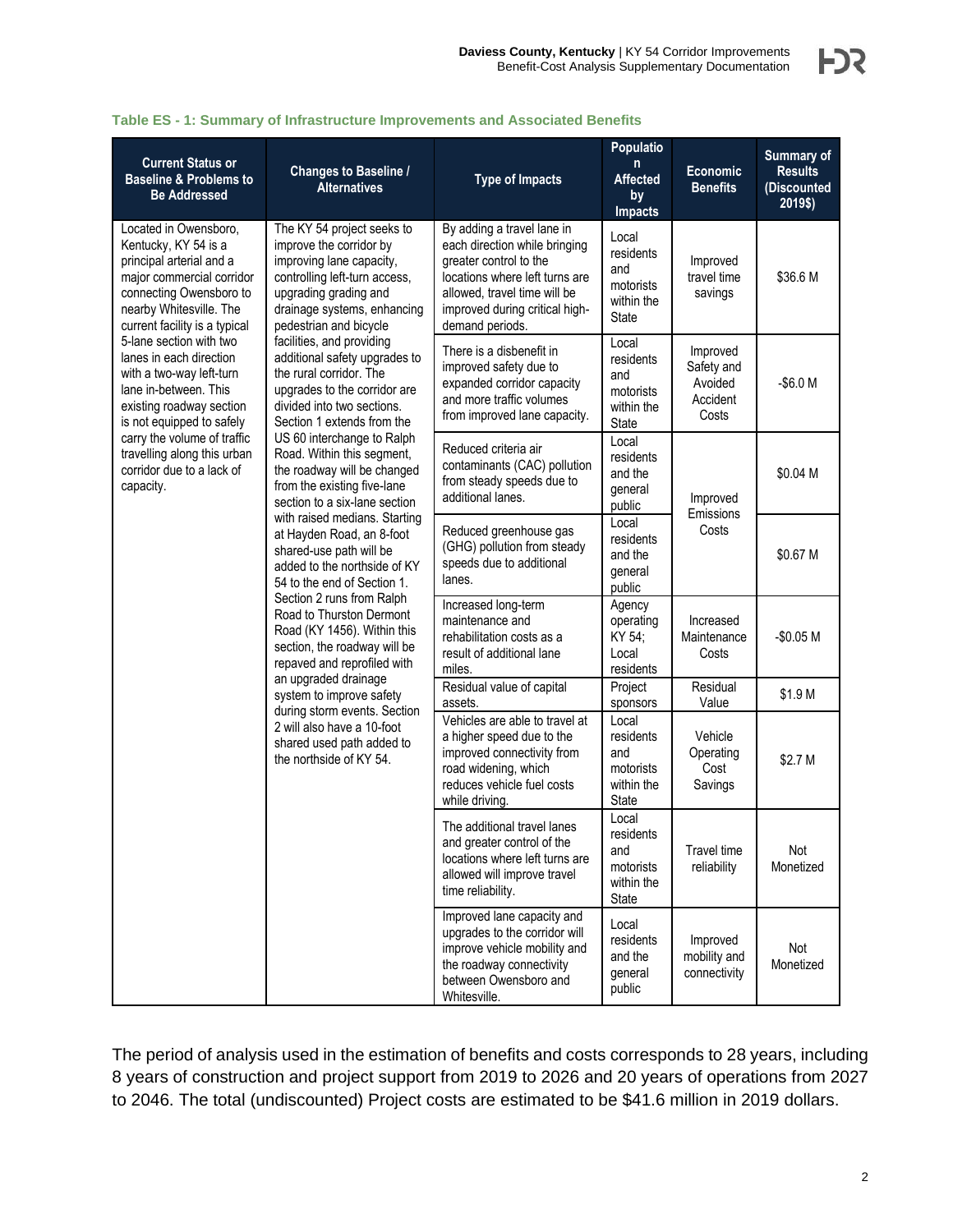Tables ES-2 to ES-7 provide various summaries of the relevant data and calculations used to derive the benefits and costs of the Project. Based on the analysis presented in this document, the project is expected to generate \$35.9 million in discounted benefits and \$33.1 million in discounted costs. Therefore, the project is expected to generate a **Net Present Value of \$2.8 million** and a **Benefit-Cost Ratio of 1.1**.

| <b>Project Evaluation Metric</b> | Discounted at 7% <sup>1</sup> |
|----------------------------------|-------------------------------|
| <b>Total Benefits</b>            | \$35,895,131                  |
| <b>Total Costs</b>               | \$33,121,164                  |
| Net Present Value                | \$2,773,967                   |
| Benefit / Cost Ratio             | l.1                           |
| Payback Period (years)           | 19.2 yrs                      |
| Internal Rate of Return (%)      | 7.50%                         |

#### <span id="page-7-0"></span>**Table ES - 2: Overall Results of the Benefit Cost Analysis, 2019 Dollars**

#### <span id="page-7-1"></span>**Table ES - 3: Summary of Project Costs, in Undiscounted 2019 Dollars, by Funding Source**

| <b>Project Component</b>   | <b>Total</b> | Kentucky<br><b>Transportation Cabinet</b> | <b>Daviess</b><br>County | City of<br><b>Owensboro</b> | <b>USDOT RAISE</b><br><b>Request</b> |
|----------------------------|--------------|-------------------------------------------|--------------------------|-----------------------------|--------------------------------------|
| <b>Previously Expended</b> | \$11,844,724 |                                           |                          |                             |                                      |
| Design                     | \$117.274    | \$117,274                                 |                          |                             |                                      |
| Right of Way Acquisition   | \$2,931,862  | \$2,931,862                               |                          |                             |                                      |
| Utility Relocation         | \$8,648,994  | \$8,648,994                               |                          |                             |                                      |
| <b>Permitting Fees</b>     | \$1,465,931  |                                           |                          |                             | \$1,465,931                          |
| Construction               | \$16,555,250 |                                           | \$454,465                | \$454.465                   | \$15,646,320                         |
| <b>Total</b>               | \$41,564,036 | \$11,698,131                              | \$454,465                | \$454,465                   | \$17,112,251                         |

In addition to the monetized benefits, the Project would generate other benefits that are difficult to quantify. A brief description of those unquantified benefits is provided below.

### **Safety**

- The upgrades to the pedestrian and bicycle facilities along the corridor will provide notable safety improvements. The existing project area features two elementary schools and numerous businesses with limited pedestrian facilities and no bicycle facilities to allow safe access. The addition of the 8' to 10' shared use path and the upgrades to the adjacent sidewalk will provide a safe and inviting area for pedestrian and bicyclists to access the corridor with separation from the KY 54 vehicular traffic.
- The current stormwater upgrades will make the corridor safe to travel on during extreme weather events

### **Environmental Sustainability**

<sup>1</sup> 3 percent discount rate for the benefits from reduction in CO2 emissions, and 7 percent discount rate for everything else, as per USDOT BCA Guidance, February 2021.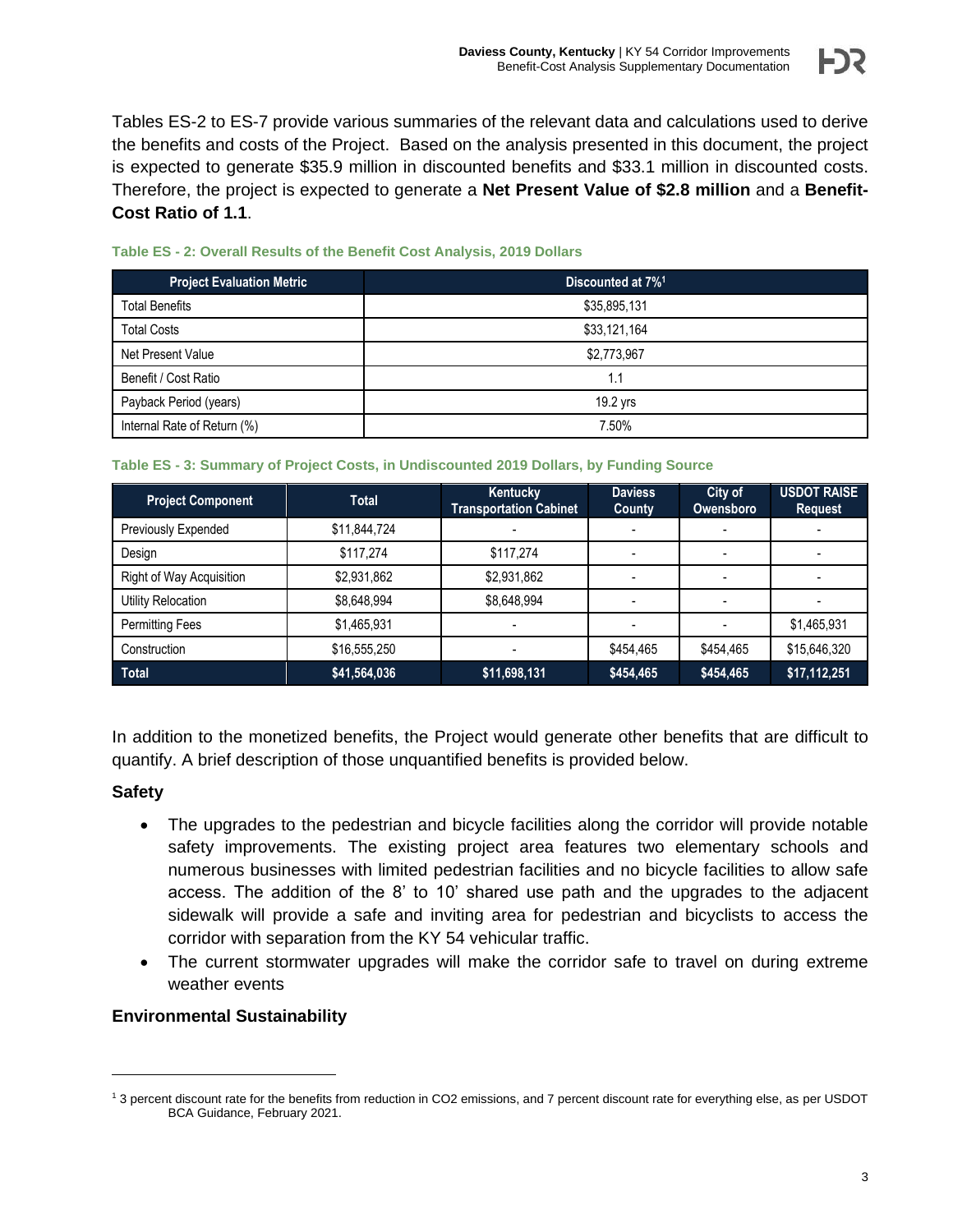## **Quality of Life**

Improving this corridor will improve travel time reliability for both local and regional travel.

- Improved access to education and health care facilities: This corridor includes access to 3 elementary schools (and a future middle school) and direct access to the only Level III Trauma center in western Kentucky, Owensboro Health.
- Improved access to pedestrian and bicycle facilities: This project will also connect pedestrians and bicyclists to commercial areas and neighborhoods, on safe and properly designed shared-use-paths, with modern crosswalk and updated signal facilities.
- Improved multimodal access: The benefits of reduced congestion will be fully realized by the public who use and depend on the Owensboro Transit System for their main mode of transportation.

## **Economic Competitiveness**

The Greater Owensboro Economic Development Corporation indicates the region's top 2 employers are Healthcare and Retail, which are impacted by this corridor. This project will decrease travel times along the corridor for residents who live east of Owensboro and work at Owensboro Health, thus improving access to jobs. In addition, improved access and connectivity between Owensboro and the City of Whitesville and many other rural communities will provide significant economic improvement.

### **State of Good Repair**

New storm system facilities are included in this project, including sufficiently sized catch basins, pipes, and drainage channels to carry the stormwater away efficiently. Also included with this project are utility relocations that will allow the utilities to replace their aging lines. In the case of the water utility, upsize the line to meet future demand in the area. The cost to replace these aging utility lines, separate from the roadway project, would again be several orders of magnitude higher than the relocation cost of putting new lines in with this project.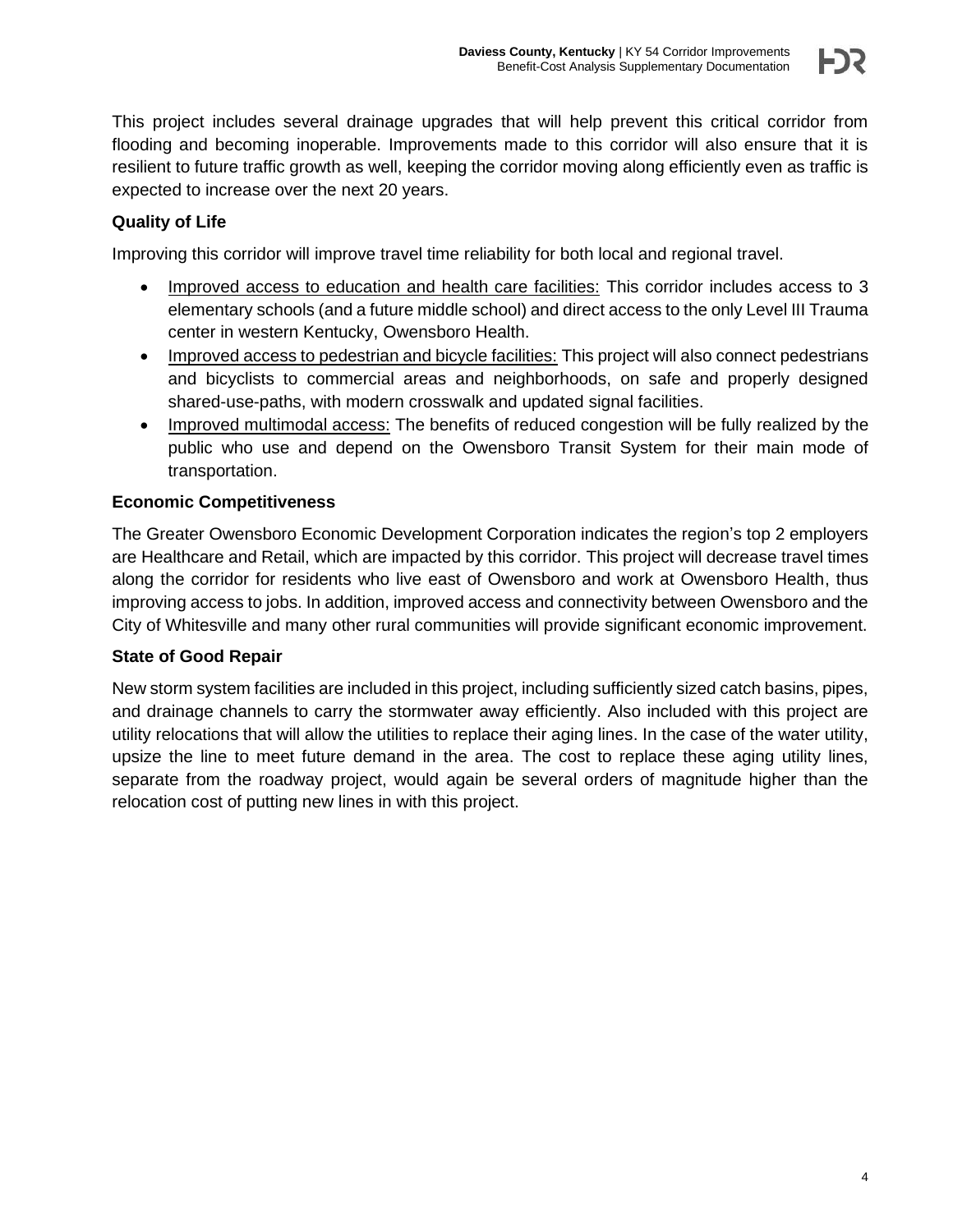### **Table ES - 4: Summary of Project Benefits and Costs, 2019 Dollars**

<span id="page-9-0"></span>

| <b>Calendar Year</b> | Project Year    | <b>Total Benefits</b><br>(Undiscounted) | <b>Total Capital Costs</b><br>(Undiscounted) | <b>Undiscounted Net</b><br><b>Benefits</b> | <b>Discounted Total</b><br><b>Benefits</b> | <b>Discounted Total</b><br><b>Costs</b> | <b>Discounted Net</b><br><b>Benefits</b> |
|----------------------|-----------------|-----------------------------------------|----------------------------------------------|--------------------------------------------|--------------------------------------------|-----------------------------------------|------------------------------------------|
| 2019                 | 1               |                                         | \$3,948,241                                  | $-$ \$3,948,241                            |                                            | \$3,948,241                             | $-$ \$3,948,241                          |
| 2020                 | $\overline{2}$  |                                         | \$3,948,241                                  | $-$3,948,241$                              |                                            | \$3,689,945                             | $-$ \$3,689,945                          |
| 2021                 | $\mathsf 3$     |                                         | \$3,948,241                                  | $-$ \$3,948,241                            | $\overline{a}$                             | \$3,448,547                             | $-$ \$3,448,547                          |
| 2022                 | $\overline{4}$  |                                         | \$4,749,715                                  | $-$4,749,715$                              | $\overline{a}$                             | \$3,877,182                             | $-$ \$3,877,182                          |
| 2023                 | $5\phantom{.0}$ |                                         | \$13,145,494                                 | $-$13,145,494$                             |                                            | \$10,028,634                            | -\$10,028,634                            |
| 2024                 | 6               |                                         | \$7,519,738                                  | $-$7,519,738$                              | $\overline{a}$                             | \$5,361,470                             | $-$ \$5,361,470                          |
| 2025                 | $\overline{7}$  |                                         | \$1,986,630                                  | $-$1,986,630$                              | $\overline{a}$                             | \$1,323,775                             | $-$1,323,775$                            |
| 2026                 | 8               |                                         | \$2,317,735                                  | $-$2,317,735$                              |                                            | \$1,443,369                             | $-$1,443,369$                            |
| 2027                 | 9               | \$1,858,794                             |                                              | \$1,858,794                                | \$1,081,835                                |                                         | \$1,081,835                              |
| 2028                 | 10              | \$2,361,445                             |                                              | \$2,361,445                                | \$1,295,101                                |                                         | \$1,295,101                              |
| 2029                 | 11              | \$2,819,705                             |                                              | \$2,819,705                                | \$1,444,783                                |                                         | \$1,444,783                              |
| 2030                 | 12              | \$3,160,530                             |                                              | \$3,160,530                                | \$1,513,610                                |                                         | \$1,513,610                              |
| 2031                 | 13              | \$3,583,439                             |                                              | \$3,583,439                                | \$1,603,948                                | $\overline{\phantom{a}}$                | \$1,603,948                              |
| 2032                 | 14              | \$4,137,269                             |                                              | \$4,137,269                                | \$1,730,421                                |                                         | \$1,730,421                              |
| 2033                 | 15              | \$4,414,959                             |                                              | \$4,414,959                                | \$1,712,197                                |                                         | \$1,712,197                              |
| 2034                 | 16              | \$4,882,517                             |                                              | \$4,882,517                                | \$1,769,649                                | $\overline{a}$                          | \$1,769,649                              |
| 2035                 | 17              | \$5,443,763                             |                                              | \$5,443,763                                | \$1,869,432                                | $\blacksquare$                          | \$1,869,432                              |
| 2036                 | 18              | \$5,873,433                             |                                              | \$5,873,433                                | \$1,885,674                                | $\sim$                                  | \$1,885,674                              |
| 2037                 | 19              | \$6,146,197                             |                                              | \$6,146,197                                | \$1,845,510                                |                                         | \$1,845,510                              |
| 2038                 | 20              | \$6,727,647                             |                                              | \$6,727,647                                | \$1,888,023                                | $\blacksquare$                          | \$1,888,023                              |
| 2039                 | 21              | \$7,156,134                             |                                              | \$7,156,134                                | \$1,849,281                                |                                         | \$1,849,281                              |
| 2040                 | 22              | \$7,682,763                             |                                              | \$7,682,763                                | \$1,855,488                                |                                         | \$1,855,488                              |
| 2041                 | 23              | \$7,945,071                             |                                              | \$7,945,071                                | \$1,793,307                                |                                         | \$1,793,307                              |
| 2042                 | 24              | \$8,570,709                             |                                              | \$8,570,709                                | \$1,861,587                                |                                         | \$1,861,587                              |
| 2043                 | 25              | \$9,291,645                             |                                              | \$9,291,645                                | \$1,886,641                                | $\sim$                                  | \$1,886,641                              |
| 2044                 | 26              | \$9,436,593                             |                                              | \$9,436,593                                | \$1,794,626                                | $\sim$                                  | \$1,794,626                              |
| 2045                 | 27              | \$9,666,253                             |                                              | \$9,666,253                                | \$1,664,485                                | $\sim$                                  | \$1,664,485                              |
| 2046                 | 28              | \$22,056,319                            |                                              | \$22,056,319                               | \$3,549,532                                |                                         | \$3,549,532                              |
| <b>Total</b>         |                 | \$133,215,186                           | \$41,564,036                                 | \$91,651,150                               | \$35,895,131                               | \$33,121,164                            | \$2,773,967                              |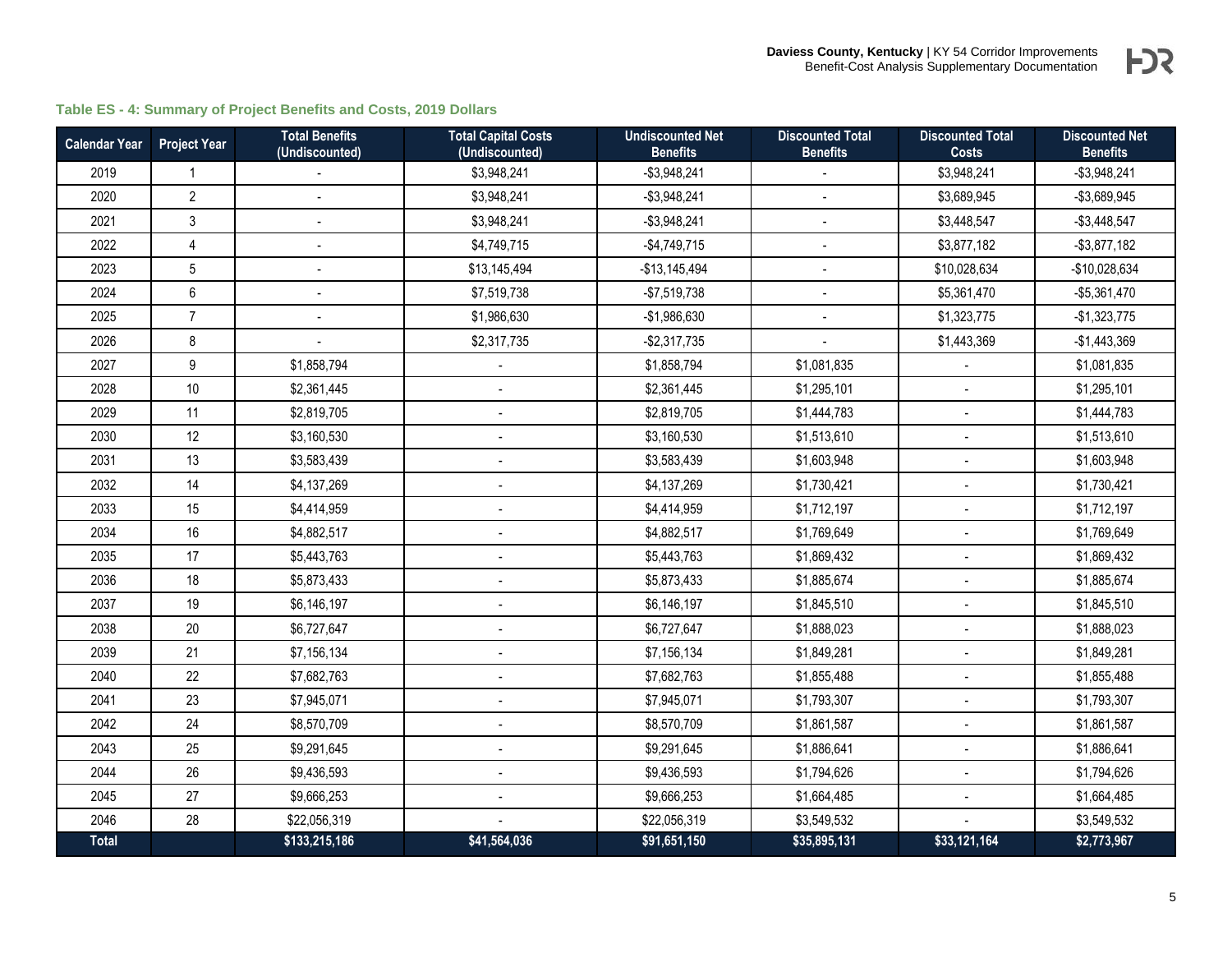## **Table ES - 5: Summary of Project Benefits by Benefit Type, in Undiscounted 2019 Dollars**

<span id="page-10-0"></span>

| <b>Calendar Year</b> | <b>Benefit Year</b> | <b>Travel Time</b><br><b>Savings</b> | <b>Vehicle Operating Costs</b><br><b>Savings</b> | <b>Accident Cost</b><br><b>Savings</b> | <b>CAC Emission Cost</b><br><b>Savings</b> | <b>GHG Emission Cost</b><br><b>Savings</b> | <b>O&amp;M Cost</b><br><b>Savings</b> | <b>Residual</b><br>Value |
|----------------------|---------------------|--------------------------------------|--------------------------------------------------|----------------------------------------|--------------------------------------------|--------------------------------------------|---------------------------------------|--------------------------|
| 2019                 | $\mathbf{1}$        |                                      |                                                  |                                        |                                            |                                            |                                       | $\overline{a}$           |
| 2020                 | $\overline{2}$      | $\blacksquare$                       | ÷,                                               | $\blacksquare$                         | $\overline{a}$                             | $\blacksquare$                             | $\blacksquare$                        | $\overline{\phantom{a}}$ |
| 2021                 | 3                   | $\overline{a}$                       |                                                  |                                        | $\overline{a}$                             | $\sim$                                     |                                       | $\overline{\phantom{a}}$ |
| 2022                 | 4                   | $\overline{a}$                       |                                                  |                                        | $\overline{a}$                             | ÷,                                         |                                       |                          |
| 2023                 | 5                   | $\sim$                               |                                                  | $\overline{a}$                         | $\overline{a}$                             | $\overline{a}$                             | $\sim$                                | $\overline{\phantom{a}}$ |
| 2024                 | 6                   | $\blacksquare$                       |                                                  | $\overline{a}$                         | $\overline{a}$                             | $\overline{\phantom{a}}$                   | $\sim$                                |                          |
| 2025                 | $\overline{7}$      | $\blacksquare$                       | $\overline{a}$                                   | $\blacksquare$                         | $\overline{a}$                             | $\blacksquare$                             | $\blacksquare$                        | $\blacksquare$           |
| 2026                 | 8                   |                                      |                                                  |                                        |                                            |                                            | $\sim$                                |                          |
| 2027                 | 9                   | \$2,768,217                          | \$256,813                                        | $-$1,160,303$                          | $\overline{a}$                             | $\blacksquare$                             | $-$5,932$                             | $\blacksquare$           |
| 2028                 | $10$                | \$3,148,280                          | \$291,365                                        | $-$1,125,978$                          | \$5,924                                    | \$47,786                                   | $-$5,932$                             |                          |
| 2029                 | 11                  | \$3,528,344                          | \$334,869                                        | $-$1,091,653$                          | \$5,769                                    | \$48,308                                   | $-$5,932$                             | $\blacksquare$           |
| 2030                 | 12                  | \$3,908,408                          | \$261,642                                        | $-$1,057,328$                          | \$5,623                                    | \$48,779                                   | $-$6,594$                             | $\overline{a}$           |
| 2031                 | 13                  | \$4,288,472                          | \$268,855                                        | $-$1,023,004$                          | \$5,750                                    | \$49,960                                   | $-$6,594$                             |                          |
| 2032                 | 14                  | \$4,668,535                          | \$406,991                                        | -\$988,679                             | \$5,878                                    | \$51,137                                   | $-$6,594$                             | $\overline{\phantom{a}}$ |
| 2033                 | 15                  | \$5,048,599                          | \$327,308                                        | $-$ \$954,354                          | $\frac{1}{2}$                              | $\sim$                                     | $-$6,594$                             |                          |
| 2034                 | 16                  | \$5,428,663                          | \$380,477                                        | -\$920,029                             | ÷,                                         | $\blacksquare$                             | $-$6,594$                             | $\overline{a}$           |
| 2035                 | 17                  | \$5,808,727                          | \$428,370                                        | $-$ \$885,704                          | \$11,472                                   | \$89,445                                   | $-$8,547$                             | $\overline{a}$           |
| 2036                 | 18                  | \$6,188,790                          | \$441,883                                        | $-$ \$851,379                          | \$11,521                                   | \$91,164                                   | $-$ \$8,547                           |                          |
| 2037                 | 19                  | \$6,568,854                          | \$298,517                                        | $-$ \$817,054                          | \$11,565                                   | \$92,862                                   | $-$8,547$                             |                          |
| 2038                 | 20                  | \$6,948,918                          | \$463,864                                        | $-$782,729$                            | \$11,606                                   | \$94,536                                   | $-$8,547$                             | $\overline{a}$           |
| 2039                 | 21                  | \$7,328,982                          | \$584,104                                        | $-$748,404$                            | $\overline{a}$                             | $\overline{a}$                             | $-$8,547$                             | $\overline{a}$           |
| 2040                 | 22                  | \$7,709,045                          | \$696,344                                        | $-$714,079$                            | $\overline{a}$                             | $\blacksquare$                             | $-$ \$8,547                           | $\overline{a}$           |
| 2041                 | 23                  | \$8,089,109                          | \$544,263                                        | -\$679,754                             |                                            |                                            | $-$8,547$                             |                          |
| 2042                 | 24                  | \$8,469,173                          | \$555,491                                        | $-$ \$645,430                          | \$18,708                                   | \$181,314                                  | $-$8,547$                             | $\overline{a}$           |
| 2043                 | 25                  | \$8,849,237                          | \$857,128                                        | $-$ \$611,105                          | \$18,952                                   | \$185,980                                  | $-$8,547$                             |                          |
| 2044                 | 26                  | \$9,229,300                          | \$582,729                                        | $-$576,780$                            | \$19,195                                   | \$190,695                                  | $-$8,547$                             | $\overline{\phantom{a}}$ |
| 2045                 | 27                  | \$9,609,364                          | \$607,891                                        | $-$542,455$                            | ÷.                                         |                                            | $-$8,547$                             |                          |
| 2046                 | 28                  | \$9,989,428                          | \$722,556                                        | $-$508,130$                            |                                            |                                            | $-$ \$8,547                           | \$11,861,012             |
| <b>Total</b>         |                     | \$127,576,445                        | \$9,311,457                                      | $-$16,684,332$                         | \$131,961                                  | \$1,171,967                                | $-$153,324$                           | \$11,861,012             |

**FDS**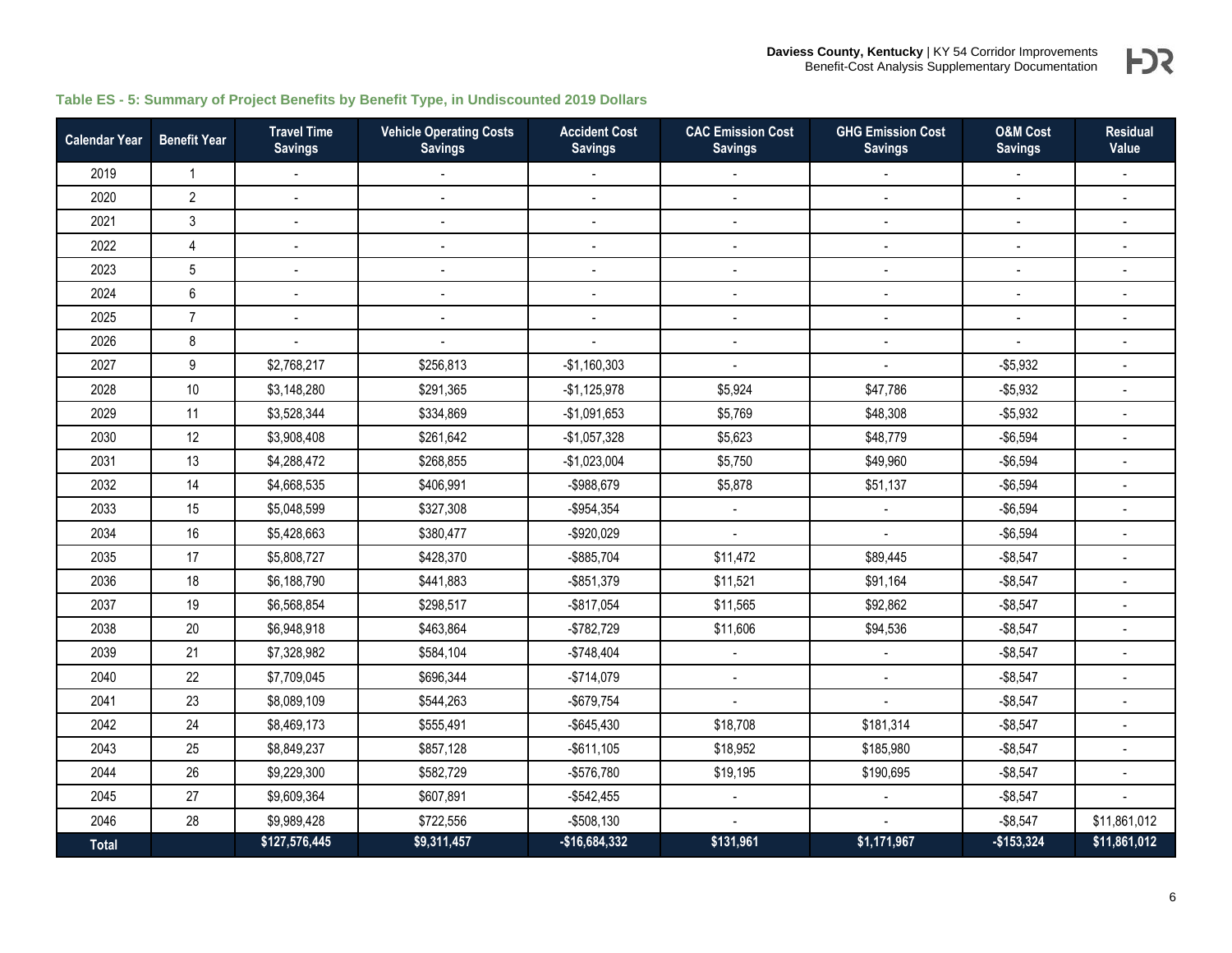

#### **Table ES - 6: Summary of Pertinent Quantifiable Data (Part 1)**

<span id="page-11-0"></span>

| <b>Calendar Year</b> | <b>Benefit Year</b> | <b>Avoided Gasoline Consumption</b><br>(gallons) | <b>Avoided Diesel Consumption</b><br>(gallons) | <b>Personal Hours Saved</b><br>(hours) | <b>Fatalities Avoided (fatalities)</b> | Injuries Avoided (injuries) | <b>PDOs Avoided</b> |
|----------------------|---------------------|--------------------------------------------------|------------------------------------------------|----------------------------------------|----------------------------------------|-----------------------------|---------------------|
| 2019                 | $\mathbf{1}$        |                                                  |                                                |                                        |                                        |                             |                     |
| 2020                 | $\overline{2}$      |                                                  |                                                | $\sim$                                 |                                        |                             |                     |
| 2021                 | $\mathfrak{Z}$      | $\overline{a}$                                   | $\sim$                                         | $\sim$                                 | $\overline{a}$                         | $\sim$                      |                     |
| 2022                 | $\overline{4}$      | $\overline{a}$                                   | $\overline{a}$                                 | $\overline{a}$                         |                                        | $\overline{a}$              |                     |
| 2023                 | $\overline{5}$      | $\blacksquare$                                   | $\blacksquare$                                 | $\sim$                                 | $\blacksquare$                         | $\blacksquare$              | $\sim$              |
| 2024                 | 6                   | $\blacksquare$                                   | $\overline{\phantom{a}}$                       | $\blacksquare$                         | $\blacksquare$                         | $\overline{\phantom{a}}$    | $\blacksquare$      |
| 2025                 | $\overline{7}$      | $\overline{\phantom{a}}$                         | $\overline{\phantom{a}}$                       | $\blacksquare$                         | $\overline{\phantom{a}}$               | $\overline{\phantom{a}}$    |                     |
| 2026                 | 8                   | $\blacksquare$                                   | $\overline{\phantom{a}}$                       | $\blacksquare$                         |                                        | $\overline{\phantom{a}}$    |                     |
| 2027                 | $\boldsymbol{9}$    | 108,710                                          | 7,911                                          | 152,417                                | $-0.07$                                | $-4.58$                     | $20\,$              |
| 2028                 | 10                  | 120,925                                          | 10,005                                         | 173,343                                | $-0.07$                                | $-4.33$                     | 21                  |
| 2029                 | 11                  | 135,590                                          | 12,168                                         | 194,269                                | $-0.07$                                | $-4.09$                     | 23                  |
| 2030                 | 12                  | 101,876                                          | 9,318                                          | 215,195                                | $-0.07$                                | $-3.84$                     | 25                  |
| 2031                 | 13                  | 103,624                                          | 9,478                                          | 236,121                                | $-0.07$                                | $-3.59$                     | 27                  |
| 2032                 | 14                  | 158,059                                          | 11,659                                         | 257,048                                | $-0.07$                                | $-3.34$                     | 29                  |
| 2033                 | 15                  | 124,974                                          | 8,633                                          | 277,974                                | $-0.07$                                | $-3.10$                     | 30                  |
| 2034                 | $16\,$              | 145,159                                          | 7,590                                          | 298,900                                | $-0.07$                                | $-2.85$                     | 32                  |
| 2035                 | 17                  | 163,621                                          | 6,438                                          | 319,826                                | $-0.07$                                | $-2.60$                     | 34                  |
| 2036                 | 18                  | 166,207                                          | 6,612                                          | 340,752                                | $-0.07$                                | $-2.36$                     | 36                  |
| 2037                 | 19                  | 111,736                                          | 4,452                                          | 361,678                                | $-0.07$                                | $-2.11$                     | 38                  |
| 2038                 | 20                  | 171,379                                          | 6,743                                          | 382,604                                | $-0.07$                                | $-1.86$                     | 39                  |
| 2039                 | 21                  | 205,818                                          | 13,916                                         | 403,531                                | $-0.07$                                | $-1.61$                     | 41                  |
| 2040                 | 22                  | 238,717                                          | 21,222                                         | 424,457                                | $-0.07$                                | $-1.37$                     | 43                  |
| 2041                 | 23                  | 181,660                                          | 19,210                                         | 445,383                                | $-0.07$                                | $-1.12$                     | 45                  |
| 2042                 | 24                  | 181,723                                          | 19,487                                         | 466,309                                | $-0.07$                                | $-0.87$                     | 47                  |
| 2043                 | 25                  | 277,761                                          | 29,646                                         | 487,235                                | $-0.07$                                | $-0.63$                     | 48                  |
| 2044                 | 26                  | 186,895                                          | 20,041                                         | 508,161                                | $-0.07$                                | $-0.38$                     | 50                  |
| 2045                 | 27                  | 192,150                                          | 20,401                                         | 529,087                                | $-0.07$                                | $-0.13$                     | 52                  |
| 2046                 | 28                  | 238,055                                          | 15,032                                         | 550,014                                | $-0.07$                                | 0.12                        | 54                  |
| <b>Total</b>         |                     | 3,314,639                                        | 259,960                                        | 7,024,303                              | $-1$                                   | $-45$                       | 736                 |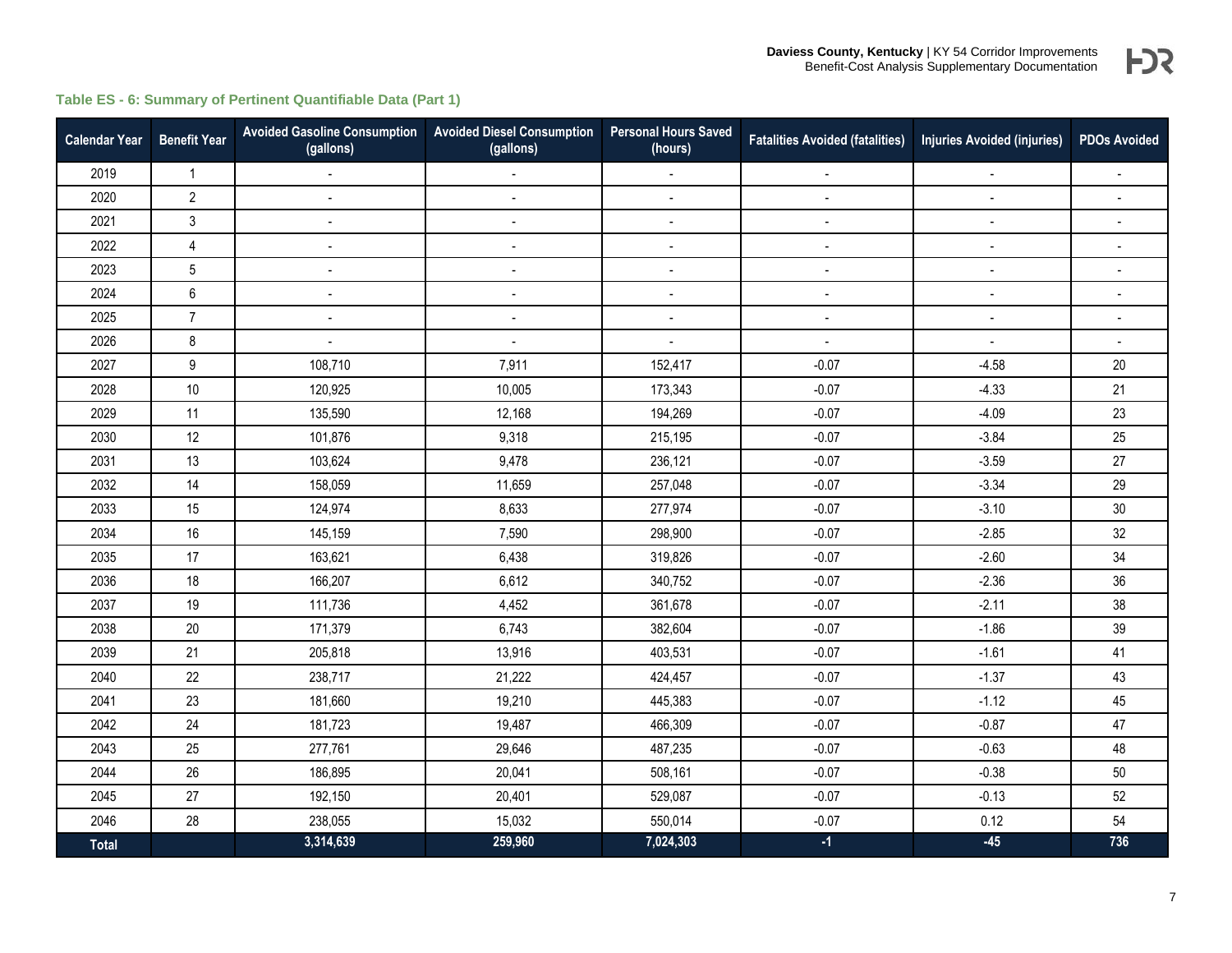

#### **Table ES - 7: Summary of Pertinent Quantifiable Data (Part 2)**

<span id="page-12-0"></span>

| <b>Calendar Year</b> | <b>Benefit Year</b> | <b>CO2 Emissions Avoided (tons)</b> | <b>NOx Emissions Avoided (tons)</b> | <b>PM Emissions Avoided (tons)</b> | <b>SO2 Emissions Avoided (tons)</b> |
|----------------------|---------------------|-------------------------------------|-------------------------------------|------------------------------------|-------------------------------------|
| 2019                 | $\mathbf{1}$        | $\blacksquare$                      | $\blacksquare$                      | $\blacksquare$                     | $\overline{\phantom{a}}$            |
| 2020                 | $\overline{2}$      | $\blacksquare$                      | $\mathbb{Z}$                        | $\mathbb{Z}^2$                     | $\overline{\phantom{a}}$            |
| 2021                 | $\mathsf 3$         | $\blacksquare$                      | $\overline{a}$                      | $\blacksquare$                     | $\blacksquare$                      |
| 2022                 | $\overline{4}$      | $\blacksquare$                      | $\overline{\phantom{a}}$            | $\blacksquare$                     | $\overline{\phantom{a}}$            |
| 2023                 | $\mathbf 5$         | $\blacksquare$                      | $\blacksquare$                      | $\blacksquare$                     | $\blacksquare$                      |
| 2024                 | $\,6\,$             | $\overline{\phantom{a}}$            | $\mathbb{L}^2$                      | $\overline{\phantom{a}}$           | $\blacksquare$                      |
| 2025                 | $\overline{7}$      | $\blacksquare$                      | $\blacksquare$                      | $\blacksquare$                     | $\overline{\phantom{a}}$            |
| 2026                 | 8                   | $\blacksquare$                      | $\blacksquare$                      | $\blacksquare$                     | $\blacksquare$                      |
| 2027                 | $\boldsymbol{9}$    | $\mathbb{Z}^2$                      | $\mathbb{Z}$                        | $\mathcal{L}$                      | $\overline{a}$                      |
| 2028                 | 10                  | 810                                 | 0.29                                | 0.0007                             | 0.0052                              |
| 2029                 | 11                  | 805                                 | 0.29                                | 0.0006                             | 0.0052                              |
| 2030                 | 12                  | 800                                 | 0.28                                | 0.0004                             | 0.0051                              |
| 2031                 | 13                  | 806                                 | 0.28                                | 0.0005                             | 0.0052                              |
| 2032                 | 14                  | 812                                 | 0.29                                | 0.0005                             | 0.0052                              |
| 2033                 | 15                  | $\mathbb{L}$                        | $\mathbb{Z}^2$                      | $\omega$                           | $\omega$                            |
| 2034                 | 16                  | $\blacksquare$                      | $\overline{\phantom{a}}$            | $\blacksquare$                     | $\frac{1}{2}$                       |
| 2035                 | 17                  | 1,335                               | 0.54                                | 0.0015                             | 0.0086                              |
| 2036                 | 18                  | 1,341                               | $0.55\,$                            | 0.0014                             | 0.0087                              |
| 2037                 | 19                  | 1,346                               | 0.56                                | 0.0013                             | 0.0087                              |
| 2038                 | $20\,$              | 1,351                               | 0.56                                | 0.0012                             | 0.0087                              |
| 2039                 | 21                  | $\blacksquare$                      | $\blacksquare$                      | $\blacksquare$                     | $\blacksquare$                      |
| 2040                 | 22                  | $\overline{\phantom{a}}$            | $\overline{\phantom{a}}$            | $\blacksquare$                     | $\overline{\phantom{a}}$            |
| 2041                 | 23                  | $\blacksquare$                      | $\blacksquare$                      | $\blacksquare$                     | $\blacksquare$                      |
| 2042                 | 24                  | 2,418                               | 0.91                                | 0.0019                             | 0.0156                              |
| 2043                 | 25                  | 2,447                               | 0.92                                | 0.0019                             | 0.0158                              |
| 2044                 | 26                  | $\mathbb{Z}^2$                      | $\blacksquare$                      | $\mathbb{Z}^2$                     | $\blacksquare$                      |
| 2045                 | 27                  | $\blacksquare$                      | $\overline{\phantom{a}}$            | $\mathbb{Z}^2$                     | $\blacksquare$                      |
| 2046                 | $28\,$              | $\blacksquare$                      | $\overline{\phantom{a}}$            | $\blacksquare$                     | $\overline{\phantom{a}}$            |
| <b>Total</b>         |                     | 14,269                              | 5.47                                | 0.01                               | 0.09                                |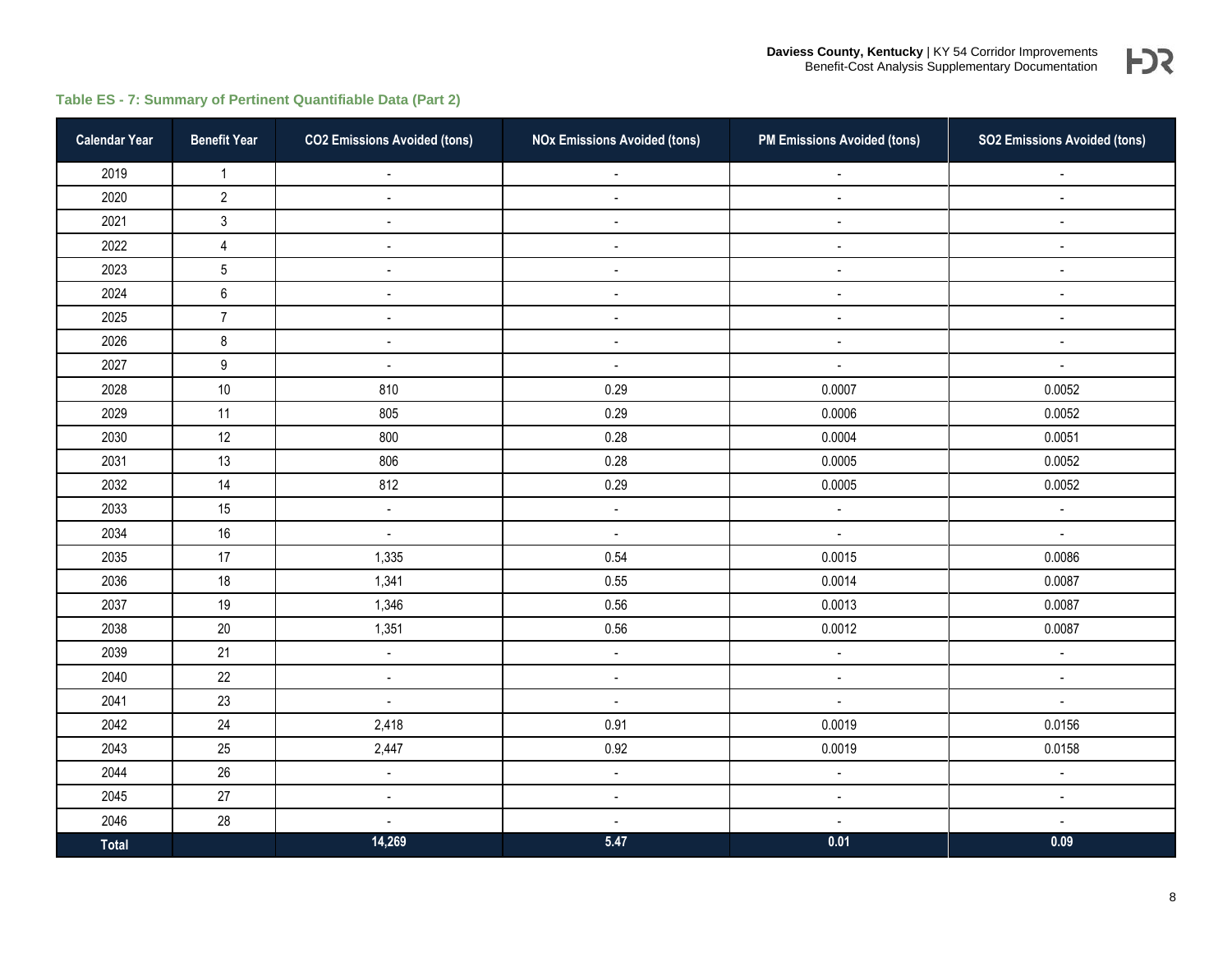# <span id="page-13-0"></span>1 Introduction

This document provides detailed technical information on the economic analyses conducted in support of the grant application for the KY 54 Corridor Improvements Project (the Project). The remainder of this document is organized as follows.

- **Section [2](#page-13-1) – [Methodological Framework](#page-13-1)** introduces the conceptual framework used in the Benefit-Cost Analysis (BCA).
- **Section [3](#page-14-0) – [Project Overview](#page-14-0)** provides an overview of the Project, including a brief description of existing conditions and proposed alternatives; a summary of cost estimates and schedule; and a description of the types of effects that the Project is expected to generate.
- **Section [4](#page-17-1) – [General Assumptions](#page-17-1)** discusses the general assumptions used in the estimation of project costs and benefits.
- **Section [5](#page-18-0) – Traffic [Projections](#page-18-0)** provides estimates of travel demand and traffic growth.
- **Section [6](#page-20-0) – [Benefits Measurement, Data,](#page-20-0) and Assumptions** outlines specific data elements and assumptions pertaining to the long-term outcome selection criteria along with associated benefit estimates.
- **Section [7](#page-30-0) – [Summary of Findings and Benefit-Cost Outcomes](#page-30-0)** presents estimates of the Project's Net Present Value (NPV), its Benefit/Cost ratio (BCR) and other project evaluation metrics.
- **Section [8](#page-31-0) – [Sensitivity](#page-31-0) Analysis** provides the results of the sensitivity analysis.

Note that additional data tables are provided within the BCA model including annual estimates of benefits and costs to assist the U.S. Department of Transportation (USDOT) in its review of the application. 2

# <span id="page-13-1"></span>2 Methodological Framework

The BCA conducted for this Project includes the monetized benefits and costs measured using USDOT guidance, as well as the qualitative impacts generated by the Project. A BCA provides estimates of the benefits expected to accrue from a project over a specified period and compares them to the anticipated costs of the Project. Costs include both the resources required to develop the Project and the costs of maintaining the new or improved asset over time. Estimated benefits are based on the projected impacts of the Project on both users and non-users of the facility, valued in monetary terms.<sup>3</sup>

<sup>&</sup>lt;sup>2</sup> While the models and software themselves do not accompany this appendix, they are provided separately as part of the application.

<sup>3</sup> USDOT, Benefit-Cost Analysis Guidance for Discretionary Grant Programs, February 2021.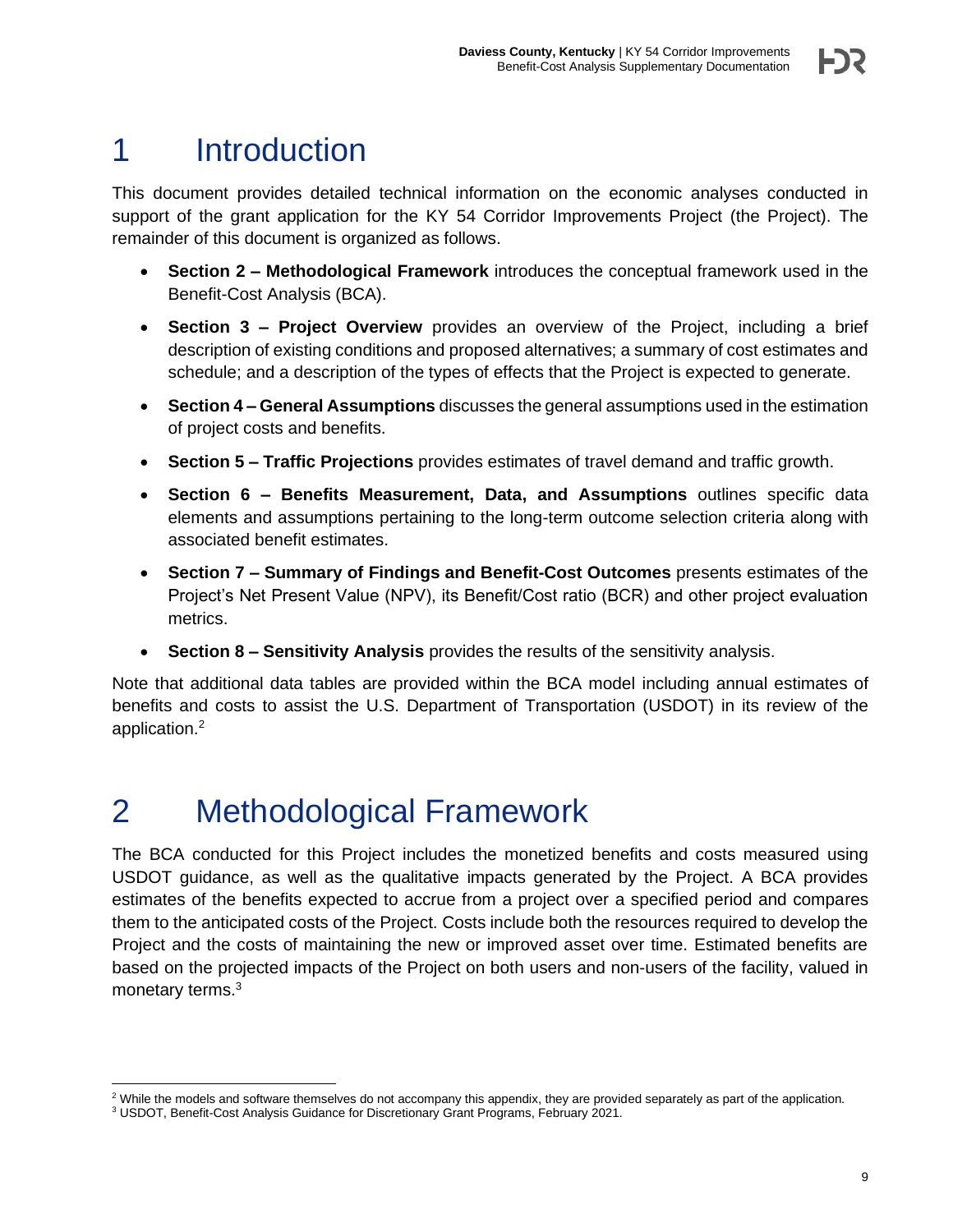While BCA is just one of many tools that can be used in making decisions about infrastructure investments, USDOT believes that it provides a useful benchmark for evaluating and comparing potential transportation investments. 4

The specific methodology adopted for this application is based on the BCA guidance developed by USDOT and is consistent with the RAISE program guidelines. In particular, the methodology involves:

- Establishing existing and future conditions under the No Build and Build scenarios;
- Assessing benefits with respect to each of the merit criteria identified in the NOFO;
- Measuring benefits in dollar terms, whenever possible, and expressing benefits and costs in a common unit of measurement;
- Using US DOT guidance for the valuation of travel time savings, safety benefits and reductions in air emissions, while relying on industry best practice for the valuation of other effects;
- Discounting future benefits and costs with the real discount rates recommended by US DOT (3 percent for  $CO<sub>2</sub>$  related impacts and 7 percent for all other impacts); and,
- Conducting a sensitivity analysis to assess the impacts of changes in key estimating assumptions.

# <span id="page-14-0"></span>3 Project Overview

Located in Daviess County, east of the City of Owensboro, Kentucky, the KY 54 corridor is one of the region's most significant routes. It provides critical connectivity between the City of Owensboro and communities to the east and anchors the region's largest commercial area.

Following the reconstruction of the KY 54 and US 60 interchange in 2013, extensive development has been constructed with more plans in the future. Located within the corridor area are three elementary schools, several shopping centers, three subdivisions and numerous restaurants and retail areas. All this development has resulted in congestion and an increase in accidents within the KY 54 corridor. The area near the interchange with US 60 is congested during peak traffic periods which is a trend that is expected to worsen. Additionally, KY 54 near US 60 also exhibits a crash rate higher than similar facilities, with many crashes clustered near intersections. This rapid growth has resulted in the need to improve the corridor.

The proposed KY 54 improvements seek to improve the corridor by improving lane capacity, controlling left-turn access, upgrading grading and drainage systems, and enhancing pedestrian and bicycle facilities. The project will reduce the current congestion on KY 54 and accommodate increasing traffic volumes as growth continues while improving safety by reducing crashes. This will provide improved regional mobility between Owensboro and communities to the east.

The upgrades to the corridor are divided into four sections, see **[Figure 2](#page-15-1)**. Section 1 extends from the US 60 interchange to Ralph Road. Within this segment, the roadway will be widened to a six-lane section with raised medians. Starting at Hayden Road, an 8-foot shared-use path will be added to the northside of KY 54 within Section 1. Section 2 is from Ralph Road to Thurston Dermont Road (KY 1456). Within this section, the roadway will be repaved and reprofiled with an upgraded drainage

<sup>4</sup> Ibid.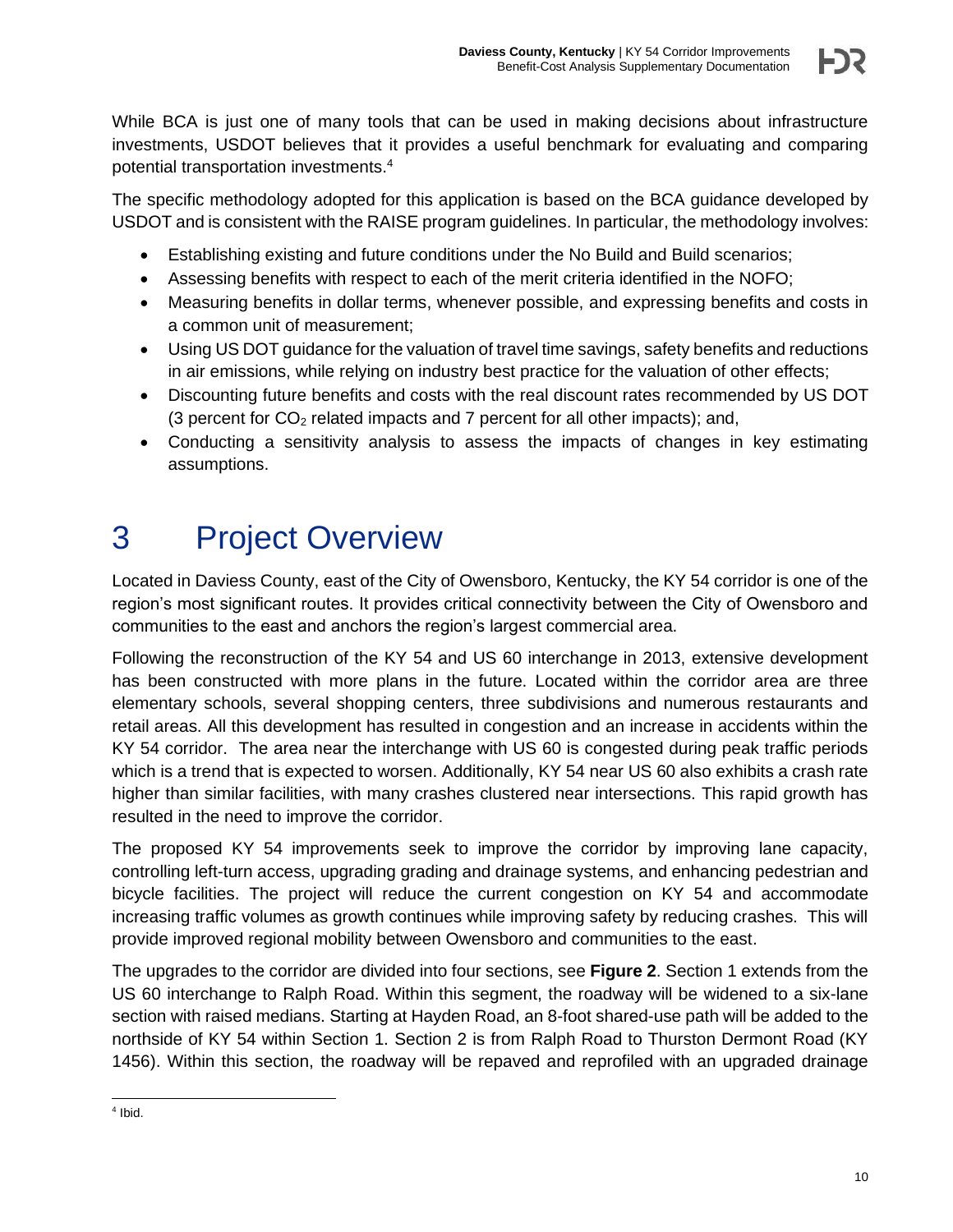system to improve safety during storm events. Section 2 will also have a 10-foot shared used path added to the northside of KY 54. The KY 54 project included in this 2021 RAISE Grant application include Section 1 and Section 2 improvements.



<span id="page-15-1"></span>**Figure 2: KY 54 Project Sections**

The remainder of the proposed project is from Thurston Dermont Road (KY 1456) to Pleasant Point Drive and is divided into Sections 3 and 4 for different improvements. Section 3 is from KY 1456 to Countryside Drive and will widen the existing rural section to a three-lane urban section with a twoway left-turn lane and an 8-foot shared use path. Section 4 is from Countryside Drive to Pleasant Point Drive and will widen the existing rural section to improve lane width and add 8-foot paved shoulders. Section 3 and 4 improvements will be developed in the future by KYTC following construction of the Section 1 and Section 2 improvements.

## **3.1 Base and Alternative Case**

<span id="page-15-0"></span>A single base case, "No Build", and an alternative "Build" scenario have been developed to assess the benefits and costs associated with the Project.

In the No Build scenario, the KY 54 Corridor does not anticipate changes and reflects the continuation of current conditions. The current facility is a typical 5-lane section with two lanes in each direction with a two-way left-turn lane in-between. This existing roadway section is not equipped to safely carry the volume of traffic travelling along this urban corridor due to a lack of capacity. As such, travel time and efficiency challenges are key areas of concern.

The Build scenario assumes that the Project components described above will be constructed as planned. The upgrades to the corridor are divided into two sections. Section 1 extends from the US 60 interchange to Ralph Road. Within this segment, the roadway will be changed from the existing five-lane section to a six-lane section with raised medians. Starting at Hayden Road, an 8-foot shareduse path will be added to the northside of KY 54 to the end of Section 1. Section 2 runs from Ralph Road to Thurston Dermont Road (KY 1456). Within this section, the roadway will be repaved and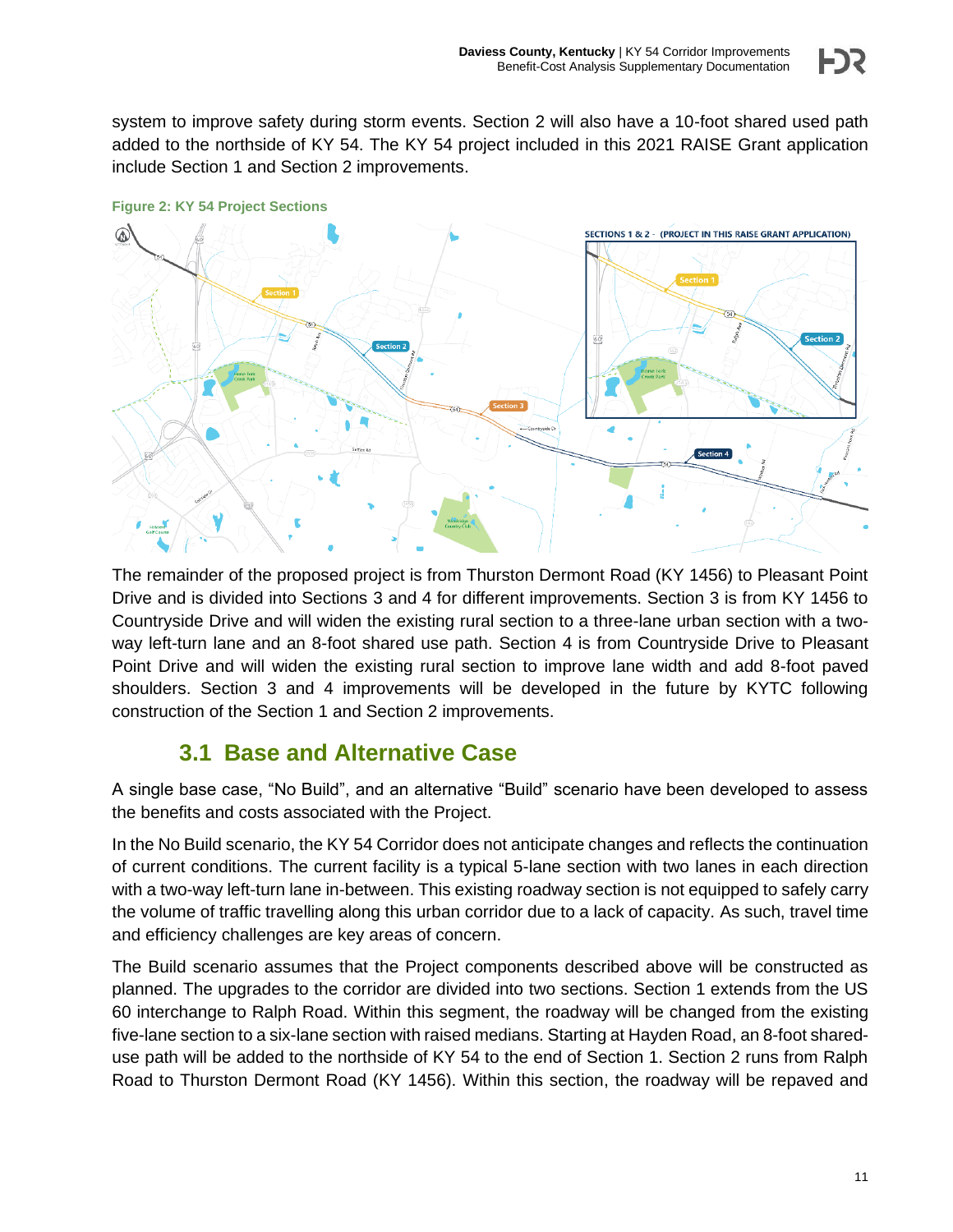# **3.2 Types of Impacts**

<span id="page-16-0"></span>The KY 54 Corridor Improvement project is expected to have significant impacts to travel time savings and reliability. The additional lanes and the greater control to the locations where left turns are allowed will improve congestion and travel time during critical high demand periods. As the Project looks to improve the average traveling speeds along the KY 54 corridor, the improved speeds are expected to reduce vehicle emissions and vehicle operating costs. While the corridor improvements would improve the overall crash rate of vehicles, the expanded corridor capacity will result in more traffic volumes, which would impact crash severity.

Over the lifecycle of the analysis, **the Project will:**

- Save an estimated 7 million person-hours;
- avoid 3 million gallons of gasoline consumption and 259,960 gallons of diesel consumption;
- avoid 14,269 metric tons of CO2 emissions, 5.47 metric tons of Nitrogen Oxides (NOx) emissions, 0.01 metric tons of PM emissions and 0.09 metric tons of SO2 emissions;
- avoid 736 Property Damage Only (PDO) collisions but may result in 1 fatal collision and 45 injury collisions.

# **3.3 Project Cost and Schedule**

<span id="page-16-1"></span>The total cost of the Project in 2019 dollars is \$41.6 million. [Table 1](#page-16-2) summarizes the Project's expenditure profile by year. The Project is currently in the advanced stages of design. Construction for Section 1 is expected to take two years, with an opening date in late 2024. Construction for Section 2 is also expected to take two years, with an opening date in 2026. For the purposes of the BCA, all benefits begin to accrue after substantial completion of the Project and

| <b>Calendar Year</b> | <b>Capital Expenditures</b> |                                |  |  |  |  |
|----------------------|-----------------------------|--------------------------------|--|--|--|--|
|                      | <b>Undiscounted</b>         | <b>Discounted at 7 Percent</b> |  |  |  |  |
| 2019                 | \$3,948,241                 | \$3,948,241                    |  |  |  |  |
| 2020                 | \$3,948,241                 | \$3,689,945                    |  |  |  |  |
| 2021                 | \$3,948,241                 | \$3,448,547                    |  |  |  |  |
| 2022                 | \$4,749,715                 | \$3,877,182                    |  |  |  |  |
| 2023                 | \$13,145,494                | \$10,028,634                   |  |  |  |  |
| 2024                 | \$7,519,738                 | \$5,361,470                    |  |  |  |  |
| 2025                 | \$1,986,630                 | \$1,323,775                    |  |  |  |  |
| 2026                 | \$2,317,735                 | \$1,443,369                    |  |  |  |  |
| <b>Total Costs</b>   | \$41,564,036                | \$33,121,164                   |  |  |  |  |

#### <span id="page-16-2"></span>**Table 1: Project Expenditure Profile, 2019 Dollars**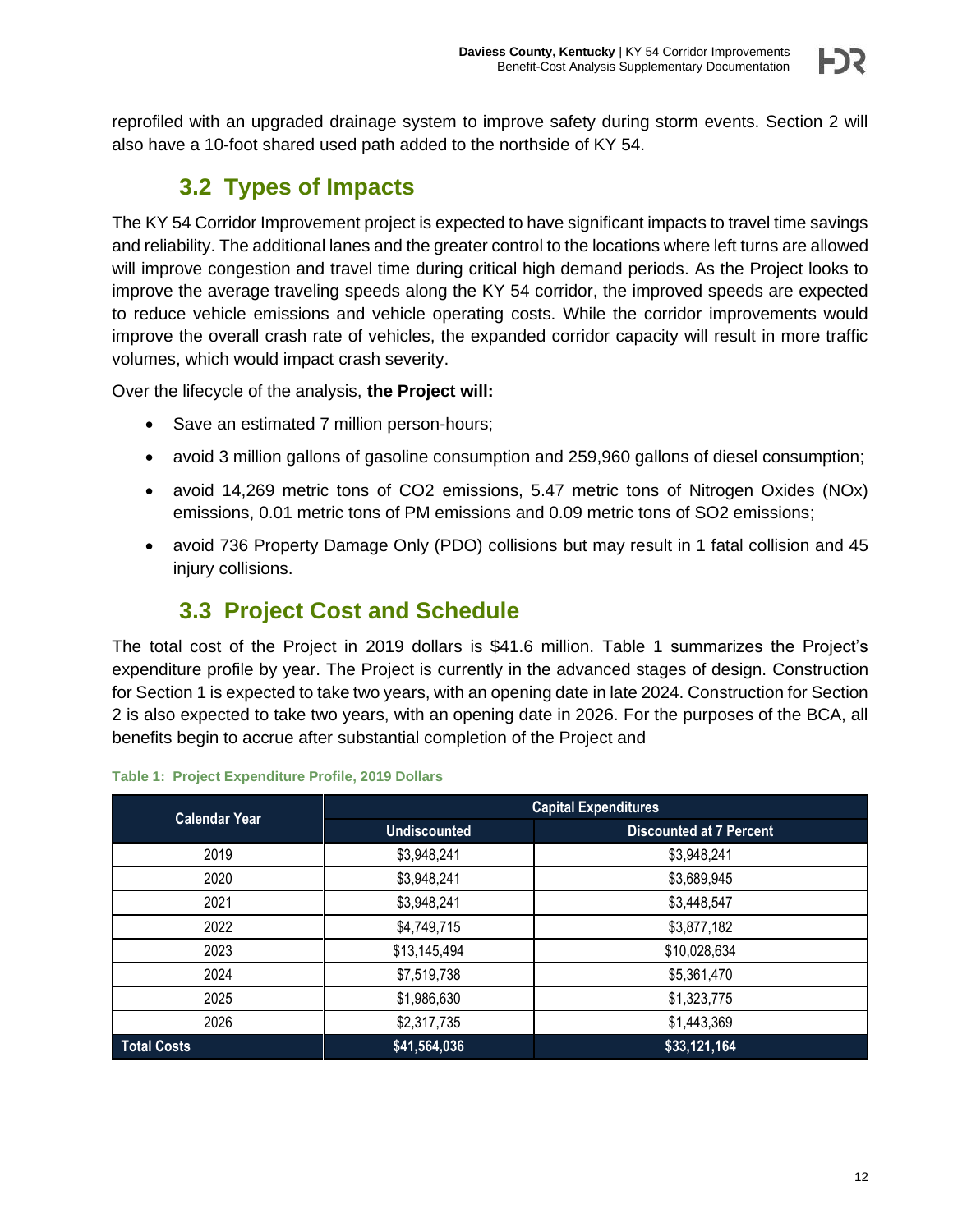F)S

# **3.4 Impacts on Selection Criteria**

<span id="page-17-0"></span>The main benefit categories associated with the Project are mapped into the five merit criteria set forth by USDOT in the table below.

| <b>Merit Criteria</b>           | <b>Impact Categories</b>                 | <b>Description</b>                                                                                                                                                                                                                                                                                                                      | Inclusion   |
|---------------------------------|------------------------------------------|-----------------------------------------------------------------------------------------------------------------------------------------------------------------------------------------------------------------------------------------------------------------------------------------------------------------------------------------|-------------|
|                                 | <b>Increased Accident</b><br>Costs       | There is a disbenefit in improved safety due to expanded corridor capacity and<br>more traffic volumes from improved lane capacity.                                                                                                                                                                                                     | Monetized   |
| <b>Safety</b>                   | Improved Safety                          | Upgrades to the pedestrian and bicycle facilities along the corridor will provide a<br>safe and inviting area for pedestrian and bicyclists to access the corridor with<br>separation from the KY 54 vehicular traffic. As well, current stormwater<br>upgrades will make the corridor safe to travel on during extreme weather events. | Qualitative |
| Environmental<br>Sustainability | <b>Reduced Emission</b><br>costs         | Reduced criteria air contaminants (CAC) and greenhouse gas (GHG) pollution<br>from steady speeds due to additional lanes.                                                                                                                                                                                                               | Monetized   |
| <b>Quality of Life</b>          | Improved Mobility and<br>Connectivity    | Improved lane capacity and upgrades to the corridor will improve vehicle<br>mobility and the roadway connectivity between Owensboro and Whitesville.                                                                                                                                                                                    | Qualitative |
|                                 | Improved Travel Time<br>Reliability      | The additional travel lanes and greater control to the locations where left-turns<br>are allowed will improve travel time reliability.                                                                                                                                                                                                  | Qualitative |
| Economic                        | <b>Travel Time Savings</b>               | By adding an additional travel lane in each direction while bringing greater<br>control to the locations where left-turns are allowed, travel time will be improved<br>during critical high demand periods.                                                                                                                             | Monetized   |
| <b>Competitiveness</b>          | Vehicle Operating<br><b>Cost Savings</b> | Vehicles are able to travel at a higher speed as a result of the improved<br>connectivity from road widening, which reduces vehicle fuel costs while driving.                                                                                                                                                                           | Monetized   |
| <b>State of Good</b><br>Repair  | Increased<br>Maintenance Costs           | Increased long-term maintenance and rehabilitation costs as a result of<br>additional lane miles.                                                                                                                                                                                                                                       | Monetized   |
|                                 | Residual Value of<br>Asset               | Residual value of capital assets.                                                                                                                                                                                                                                                                                                       | Monetized   |

<span id="page-17-2"></span>**Table 2: Benefit Categories and Expected Effects on Selection Criteria**

# <span id="page-17-1"></span>4 General Assumptions

The BCA measures benefits against costs throughout a period of analysis beginning at the start of construction and including 20 years of operations.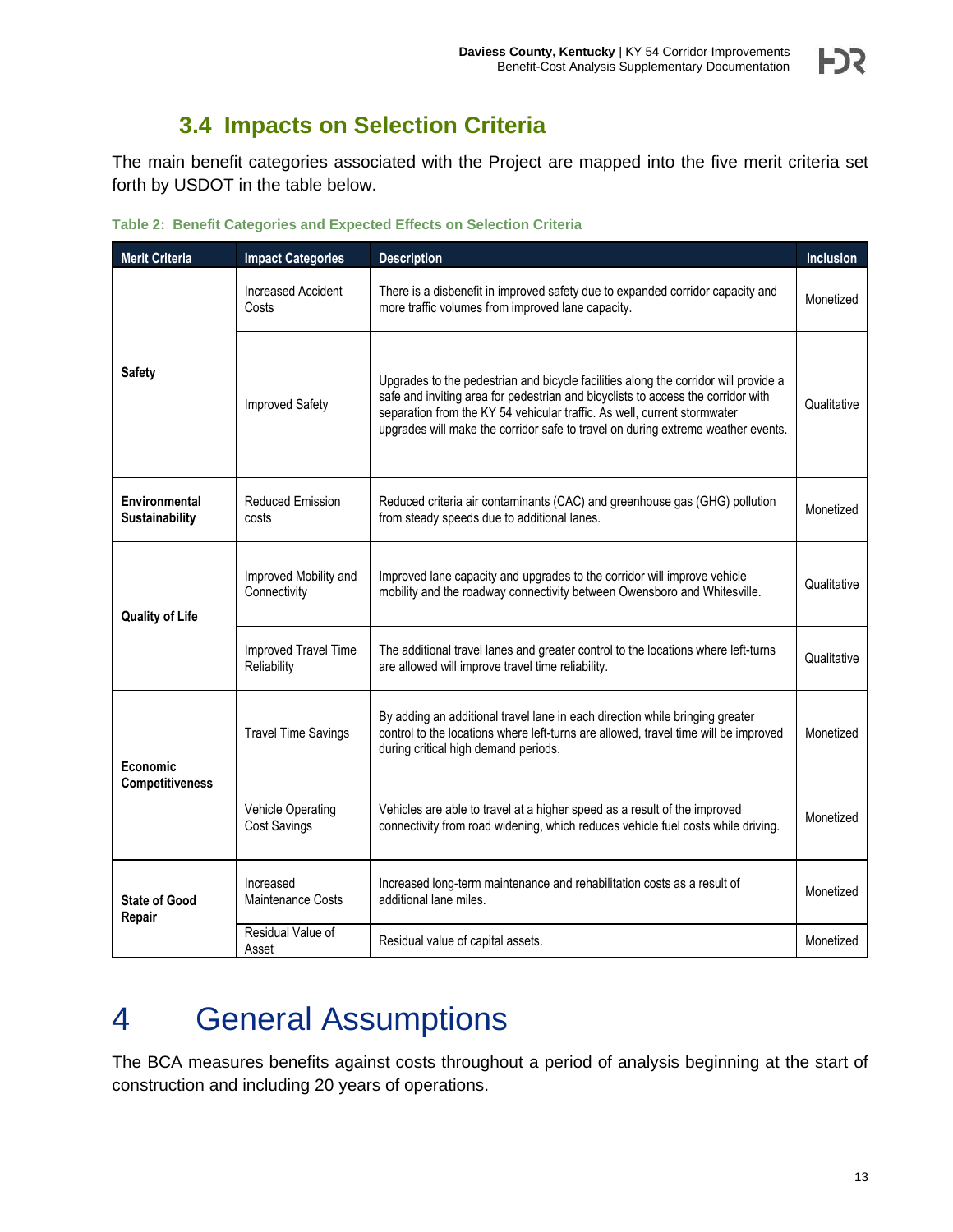The monetized benefits and costs are estimated in 2019 dollars with future dollars discounted in compliance with RAISE requirements using a 3 percent real rate for  $CO<sub>2</sub>$  impacts and 7 percent real rate for all other impacts.

The methodology makes several important assumptions and seeks to avoid overestimation of benefits and underestimation of costs. Specifically:

- Input prices are expressed in 2019 dollars;
- The period of analysis begins in 2019 and ends in 2046. It includes project development and construction years  $(2019 - 2026)$  and 20 years of operations  $(2027 - 2046)$ ;
- A constant 3 percent real discount rate for  $CO<sub>2</sub>$  impacts and 7 percent real discount rate for all other impacts are assumed throughout the period of analysis.
- Opening year demand and benefits are inputs to the BCA and assumed to be realized in the first full year after construction is finished in 2026 (no ramp-up); and
- Unless specified otherwise, the results shown in this document correspond to the effects of the Build scenario relative to the No Build scenarios defined in Section [3.](#page-14-0)

General assumptions used for the entire BCA analysis for the Project are provided in **[Table 3](#page-18-1)**.

| <b>Variable Name</b>                        | <b>Unit</b>       | Value     | <b>Source</b>                                                                                                                                          |
|---------------------------------------------|-------------------|-----------|--------------------------------------------------------------------------------------------------------------------------------------------------------|
| <b>Real Discount Rate</b>                   | percent           | 7%        |                                                                                                                                                        |
| Real Discount Rate for Carbon Dioxide (CO2) | percent           | 3%        |                                                                                                                                                        |
| Real Discount Rate - Sensitivity            | 3%<br>percent     |           | USDOT BCA Guidance 2021                                                                                                                                |
| Base Year of Analysis                       | year              | 2019      |                                                                                                                                                        |
| Operational Period of Analysis              | years             | 20        |                                                                                                                                                        |
| Working Days per Year                       | days/year         | 250       | Based on number of working days per year in<br>Kentucky                                                                                                |
| Days per Year                               | days/year         | 365       | Known                                                                                                                                                  |
| Seconds in an Hour                          | seconds/hour      | 3600      | Known                                                                                                                                                  |
| Grams per Metric Ton                        | grams/metric ton  | 1,000,000 | Standardized conversion.                                                                                                                               |
| Inflation Adjustment Factor (2021 to 2019)  | adjustment factor | 0.977     | Bureau of Economic Analysis, National Income<br>and Product Accounts, Table 1.1.9, "Implicit Price<br>Deflators for Gross Domestic Product" (May 2021) |
| Start of Project Development                | year              | 2019      |                                                                                                                                                        |
| <b>First Year of Full Benefits</b>          | year              | 2027      | <b>Project Schedule</b>                                                                                                                                |
| End year of Analysis                        | year              | 2046      | Based on project schedule and operational period<br>of analysis                                                                                        |

### <span id="page-18-1"></span>**Table 3: General Assumptions Used in the Analysis**

# <span id="page-18-0"></span>5 Traffic Projections

Reasonable demand projections are important to ensure reliable BCA output results. Ultimately the magnitude of the long-term benefit accruing over the Project's study period are primarily a function of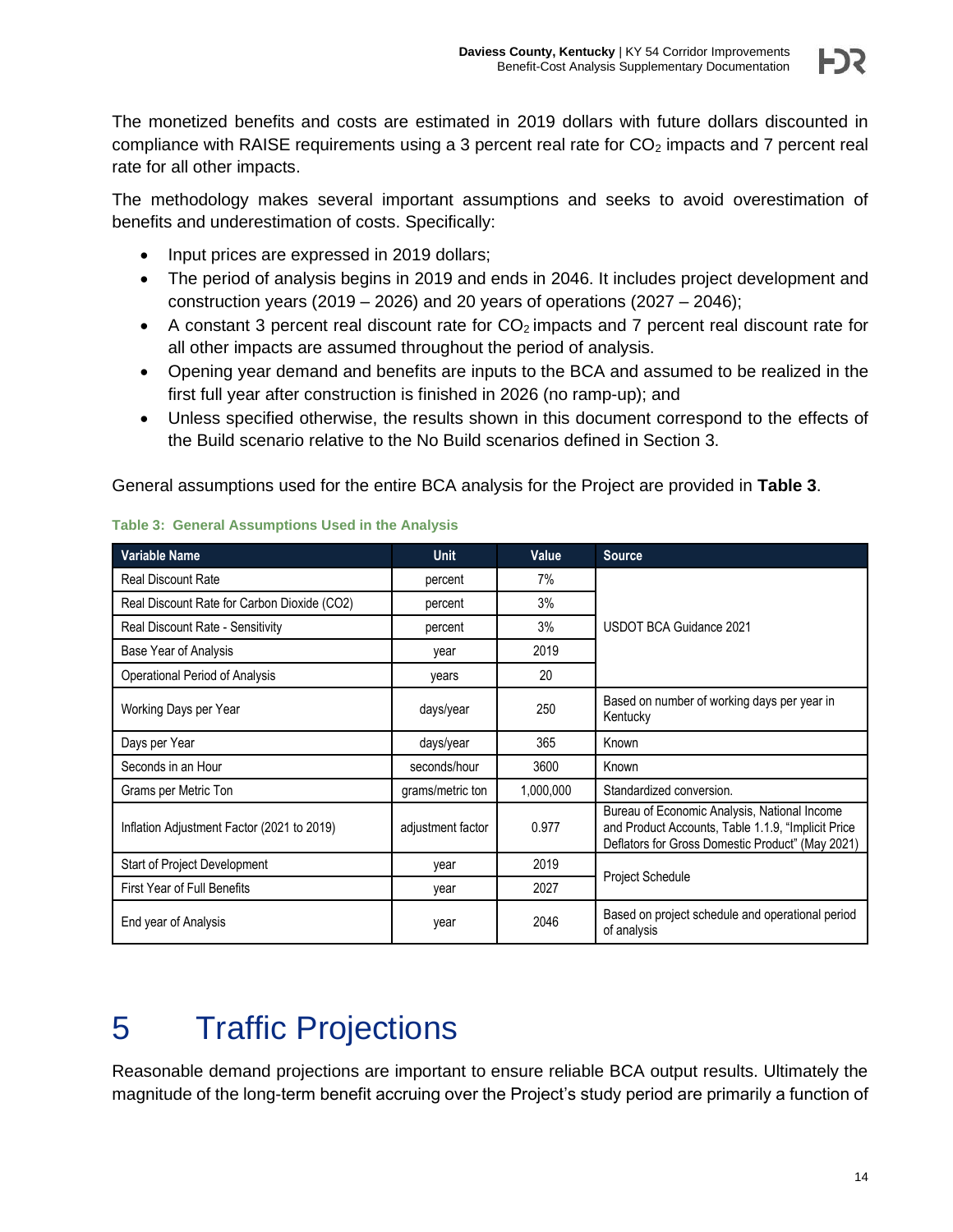the vehicle traffic along section 1 and section 2 of the KY 54 Corridor. Specifically, demand is reflected in the distance that roadway users travel and the time that roadway users spend traveling.

## **5.1 Methodology**

<span id="page-19-0"></span>The travel time analysis was conducted using Synchro/Simtraffic version 10 to analyze the operational conditions for opening and design year peak hour (AM and PM) volumes. The Synchro networks were developed based on the existing/No Build and Build geometries for the study area corridor. The signal timings for the signalized intersections were assumed to be coordinated and were optimized to benefit the corridor as well as the individual movements as possible. It was assumed that the signal timings would change between opening and design year and that they would differ between No Build and Build. Additionally, it was assumed that for safety purposes that the Build signal timing would feature protected-only phasing along KY 54 as turning vehicles would have to cross three travel lanes, which can create safety issues.

The volumes were derived from the traffic forecast for the corridor previously developed by KYTC. The traffic forecasts were developed in 2013, but the volume projections proved to be reasonably accurate for the latest traffic count information (2019) along the corridor. Therefore, the same growth factors were used. The volumes were interpolated for the opening year (assumed 2025) and extrapolated beyond the original horizon year (2040) for the design year (2045). The previous traffic forecast included daily segment volumes and peak (AM and PM) turning movements for No Build and Build scenarios.

Simtraffic simulations were used to determine the peak hour travel times for both build year scenarios. These were developed from averaging five simulation runs with random seedings. The segments of the corridor were broken based on directionality and project segment (segment 1 and segment 2).

To generate daily travel time estimates, the volume-weighted peak travel time reduction benefit was used as the standard or normalized benefit value. The daily volume distribution (derived from an existing hourly count along the corridor) was applied against the opening and design year annual average daily traffic (AADT), generating hourly volumes for each hour of the day. As travel time benefits are anticipated to be primarily effective during peak periods, an exponential equation was developed based on the relationship of the assumed peak volume with the subject hourly volume and applied against the standard peak benefit value. This allowed for a distribution of the peak travel time benefits on a curved scale, which reflected exponentially more benefit for hours of higher volume (daytime hours) than those with lower volume (evening, overnight, early morning hours). This did not negate benefits during lower volume hours as it assumes that the operations of a better-timed signal system will show some benefits even if the volume is not in a congested condition.

## **5.2 Traffic Assumptions and Projections**

<span id="page-19-1"></span>The traffic assumptions and projections used in the estimation of travel demand are shown in **[Table](#page-20-3)  [4](#page-20-3)**. Although the projections are only presented for 2025 and 2045, it is assumed that annual volumes are expected to adjust linearly.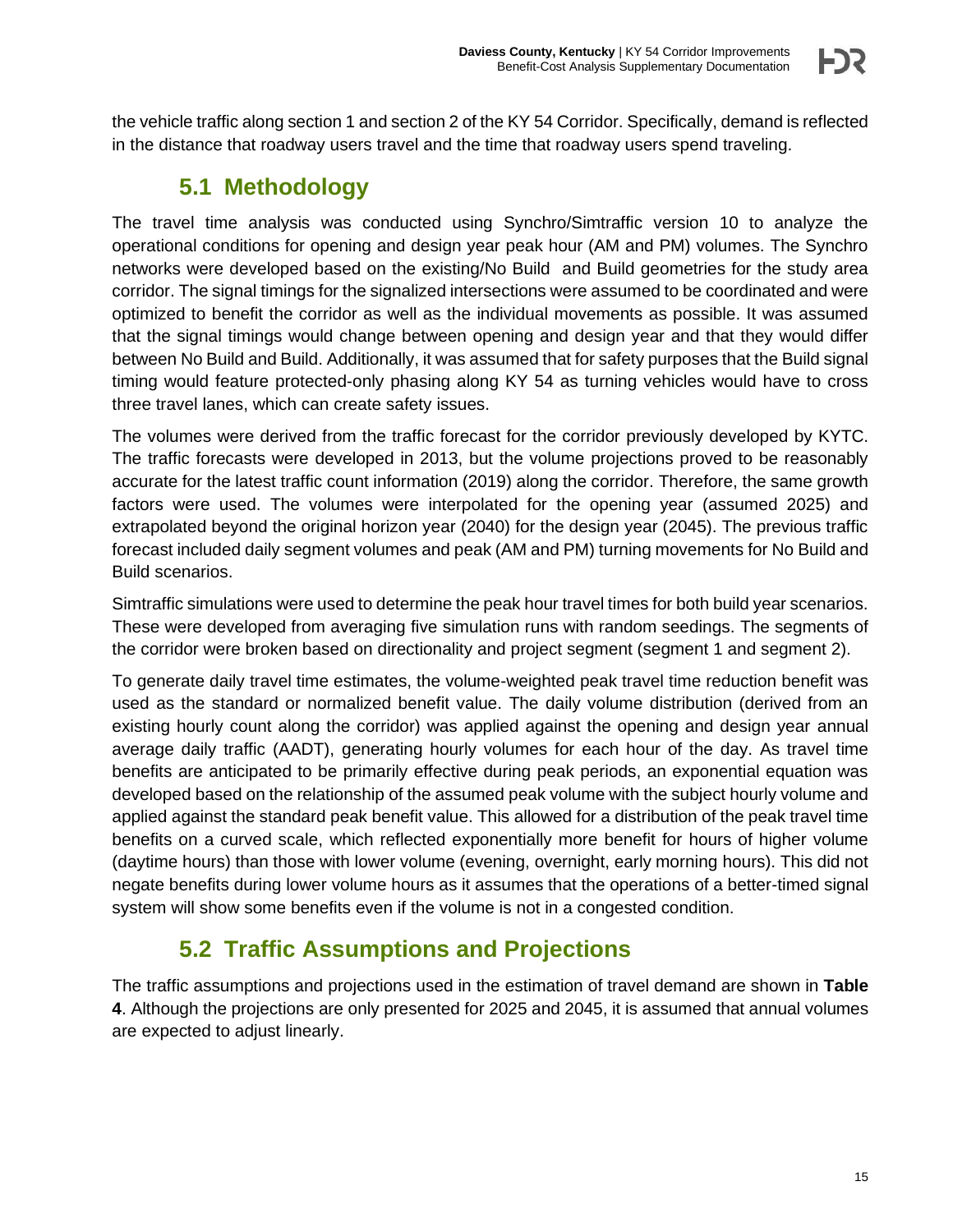| <b>Variable Name</b>                                 | <b>Unit</b>       | Value  | <b>Source</b>                                                                                              |  |  |  |  |
|------------------------------------------------------|-------------------|--------|------------------------------------------------------------------------------------------------------------|--|--|--|--|
| Traffic Share - Trucks                               | percent           | 3%     | Traffic Forecasts developed by KYTC                                                                        |  |  |  |  |
| Affected Segment Length                              | miles             | 1.87   | Total miles of study area                                                                                  |  |  |  |  |
| Annual Average Daily Traffic                         |                   |        |                                                                                                            |  |  |  |  |
| 2025                                                 | vehicles/year     | 29,300 | Weighted corridor AADT for forecasted segment AADTs from Traffic                                           |  |  |  |  |
| 2045                                                 | vehicles/year     | 40.300 | Forecasts developed by KYTC                                                                                |  |  |  |  |
| Daily Weighted Average Speeds                        |                   |        |                                                                                                            |  |  |  |  |
| 2025 - No Build                                      | miles/hour        | 24.36  |                                                                                                            |  |  |  |  |
| 2045 - No Build                                      | miles/hour        | 9.80   | Weighted harmonic speed means from speeds that are based on                                                |  |  |  |  |
| 2025 - Build                                         | miles/hour        | 28.14  | SimTraffic Model results, forecasted AADTs, and existing count data<br>at count stations 030D91 and 030294 |  |  |  |  |
| 2045 - Build                                         | miles/hour        | 12.07  |                                                                                                            |  |  |  |  |
| Daily Weighted Average Vehicle Hours Travelled (VHT) |                   |        |                                                                                                            |  |  |  |  |
| 2025 - No Build                                      | vehicle-hours/day | 1,871  |                                                                                                            |  |  |  |  |
| 2045 - No Build                                      | vehicle-hours/day | 7,695  | Based on SimTraffic Model results, forecasted AADTs, and existing                                          |  |  |  |  |
| 2025 - Build                                         | vehicle-hours/day | 1.569  | count data at count stations 030D91 and 030294                                                             |  |  |  |  |
| 2045 - Build                                         | vehicle-hours/day | 6,251  |                                                                                                            |  |  |  |  |

#### <span id="page-20-3"></span>**Table 4: Traffic Assumptions and Projections used in the Estimation of Traffic and Travel Time**

# <span id="page-20-0"></span>6 Benefits Measurement, Data, and **Assumptions**

This section describes the measurement approach used for each benefit or impact category identified in [Table 2.](#page-17-2) The section also provides an overview of the associated methodology, assumptions, and estimates.

## **6.1 Safety Benefits**

<span id="page-20-1"></span>Accident costs, and impacts on life, limb, and property are a significant component of road user costs. Road safety is a key economic factor in the planning of roads, as well as an important indicator of transportation efficiency, while outside the economic context, highway safety is often the object of public concern.

The proposed Project would promote USDOT's long-term safety outcome by redesigning the roadways with additional lanes and installing a raised median to reduce the number of conflict points on the corridor. While the latter items provide improved safety conditions and improve overall crash rates, the increased vehicle capacity of the roadway may increase the likelihood of severe crashes bringing a minor safety disbenefit to the overall result.

## **6.1.1 Methodology**

<span id="page-20-2"></span>The predictive safety analysis was conducted following the Highway Safety Manual (HSM) methods via the implementation of the Interactive Highway Safety Design Model (IHSDM) software. IHSDM provides a user interface to import roadway data for the horizontal and vertical alignments and to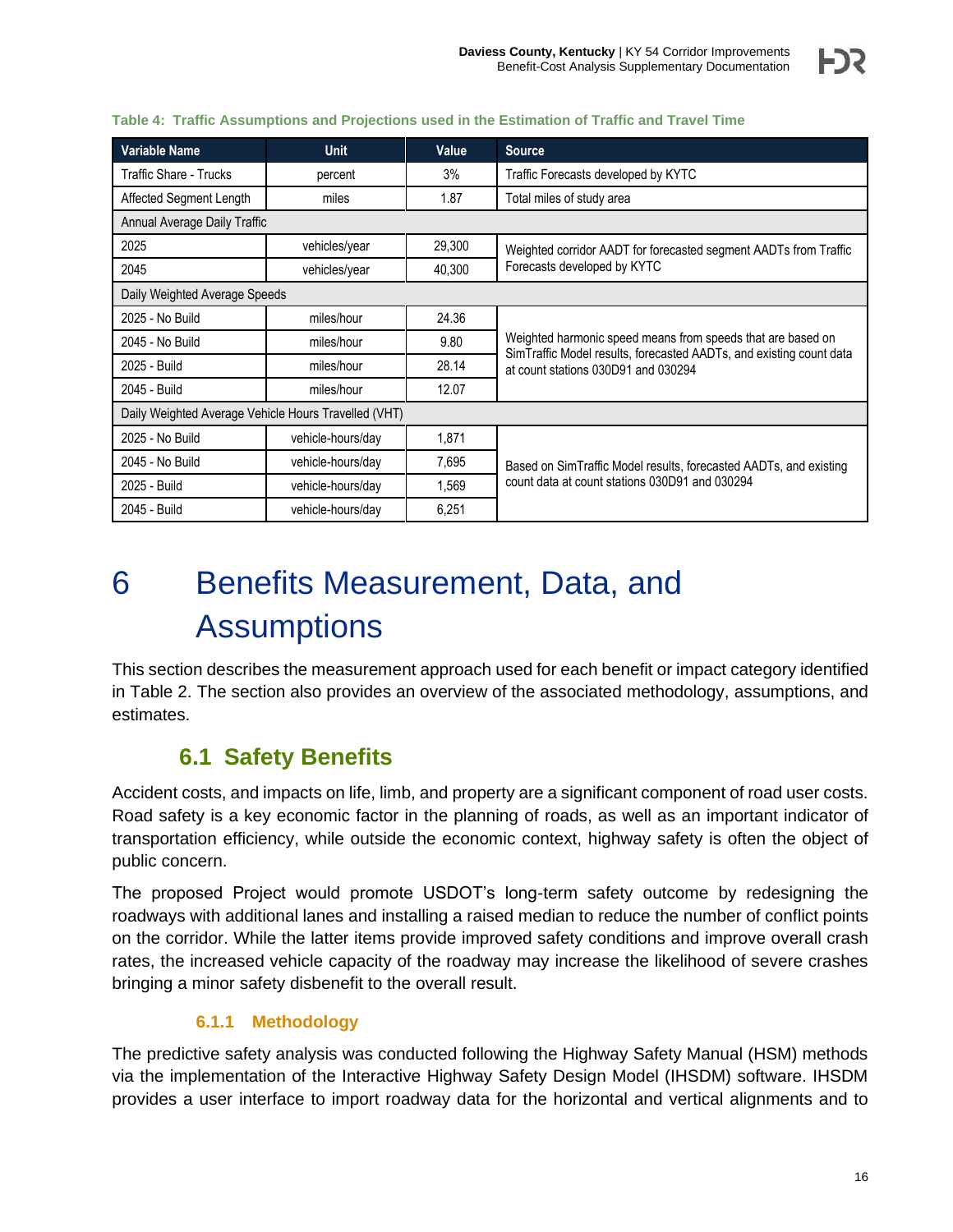input roadway feature information (number of lanes, shoulder information, median information, etc.) to create an accurate representation of the study roadway. Once the roadway features are entered, the software can perform the predictive safety analysis using the input features with the HSM factors and equations.

For the KY 54 analysis, a No Build (existing configuration) and Build (proposed widening) were developed for an anticipated 20-year project lifecycle. The roadway and intersection geometries through the project segments were programmed based on the existing conditions and provided roadway plan sheet details.

The results of the analysis were post-processed in excel to examine the severity breakdown of the crashes. For segment 1 of the Build condition (six-lane divided [6D]), the software provides a breakdown of the anticipated severity. However, for segment 2 (five-lane [5T]), the software only provides the breakdown between fatal and injury crashes (FI) and property-damage-only crashes (PDO). For both segments in the No Build condition, the output is only the FI and PDO breakdown as both segments are 5T. To obtain the severity breakdown for the 5T segments, the historic severity distribution was applied as it is assumed the crash experience will be similar as the typical section of the roadway remains unchanged for the 5T segments.

Accidents were transformed into events using the Kentucky State Police's Collision Analysis Center (KY Collision Analysis) historical crash data of the study area from 2015 to 2019. The number of fatalities, injuries, and vehicles involved were determined for each crash type.

Safety benefits impacts are then calculated as the number of accident events, by type, expected under the No Build versus Build scenario and monetized using the social values of accident costs recommended by USDOT. The cost of injury was weighted accordingly based on the distribution of the number of injuries by severity (possible injury, non-incapacitating injury, and incapacitating injury) determined from the KY Collision Analysis.

## **6.1.2 Assumptions**

<span id="page-21-0"></span>General assumptions used to monetize the safety benefits are presented in **[Table 5](#page-21-1)**.

| <b>Variable Name</b>                | <b>Unit</b>    |       | <b>Source</b>                                                                                              |
|-------------------------------------|----------------|-------|------------------------------------------------------------------------------------------------------------|
| <b>Fatal Accident Rates</b>         |                |       |                                                                                                            |
| 2025 - No Build                     | accidents/year | 0.20  | Based IHSDM crash rates and existing crash rates of                                                        |
| 2045 - No Build                     | accidents/year | 0.33  | project area from Kentucky State Police's Collision<br>Analysis Center, between 2015 to 2019               |
| 2025 - Build                        | accidents/year | 0.26  |                                                                                                            |
| 2045 - Build                        | accidents/year | 0.39  |                                                                                                            |
| <b>Injury Accident Rates</b>        |                |       |                                                                                                            |
| 2025 - No Build                     | accidents/year | 22.15 | Based IHSDM crash rates and existing crash rates of<br>project area from Kentucky State Police's Collision |
| 2045 - No Build                     | accidents/year | 36.99 | Analysis Center, between 2015 to 2019                                                                      |
| 2025 - Build                        | accidents/year | 25.67 |                                                                                                            |
| 2045 - Build                        | accidents/year | 37.08 |                                                                                                            |
| Property Damage Only Accident Rates |                |       |                                                                                                            |

#### <span id="page-21-1"></span>**Table 5: Assumptions Used in the Estimation of Accident Cost Savings**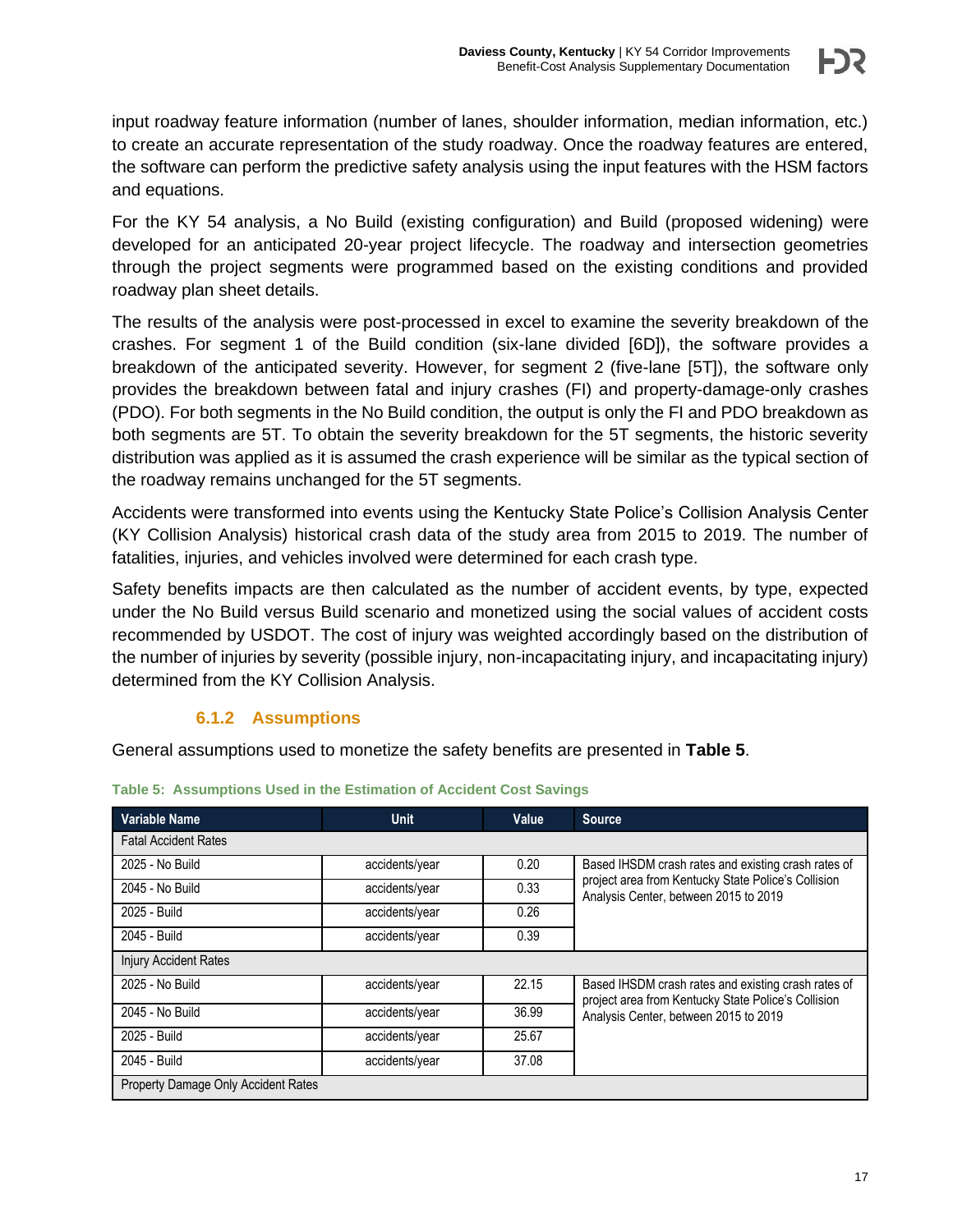| Variable Name                     | <b>Unit</b>               | Value     | <b>Source</b>                                                                                                 |
|-----------------------------------|---------------------------|-----------|---------------------------------------------------------------------------------------------------------------|
| 2025 - No Build                   | accidents/year            |           | Based IHSDM crash rates and existing crash rates of                                                           |
| 2045 - No Build                   | accidents/year            | 77.24     | project area from Kentucky State Police's Collision<br>Analysis Center, between 2015 to 2019                  |
| 2025 - Build                      | accidents/year            | 34.86     |                                                                                                               |
| 2045 - Build                      | accidents/year            | 51.29     |                                                                                                               |
| Events per Accident               |                           |           |                                                                                                               |
| Fatalities per Crash              | fatalities/accident       | 1.00      | Kentucky State Police's Collision Analysis Center;                                                            |
| Injuries per Crash                | injuries/accident         | 1.44      | Calculated based on crash data at project location, KY<br>54 corridor in Daviess County from milepost 0.05 to |
| Vehicles Damaged per Fatal Crash  | damaged vehicles/accident | 1.00      | 4.257, between 2015 and 2019                                                                                  |
| Vehicles Damaged per Injury Crash | damaged vehicles/accident | 2.06      |                                                                                                               |
| Vehicles Damaged per PDO Crash    | damaged vehicles/accident | 2.02      |                                                                                                               |
| <b>Accident Costs</b>             |                           |           |                                                                                                               |
| Fatal (K)                         | \$/fatality               |           | USDOT BCA Guidance 2021 (\$2019), Table A-1                                                                   |
| Injuries                          | \$/injury                 | \$108,670 |                                                                                                               |
| Property Damage (O)               | \$/damaged vehicle        | \$3,700   |                                                                                                               |

## <span id="page-22-0"></span>**6.1.1 Benefit Estimates**

**[Table 6](#page-22-2)** contains the monetized benefits over the life cycle of the project, split out by accident severity. With a 7 percent discount rate applied to the benefits, the total present value results in a net disbenefit of approximately -\$6.0 million dollars.

<span id="page-22-2"></span>**Table 6: Estimates of Accident Cost Savings, 2019 Dollars**

|                                           |                     | <b>Over the Project Lifecycle</b> |
|-------------------------------------------|---------------------|-----------------------------------|
|                                           | In Constant Dollars | <b>Discounted at 7 Percent</b>    |
| Savings from Reduced Fatalities           | -\$14.554.937       | $-$4,812,871$                     |
| Savings from Reduced Injuries             | $-$4.851.047$       | -\$1.987.263                      |
| Savings from Reduced Property Damage Only | \$2.721.653         | \$801.947                         |
| <b>Total</b>                              | $-$16,684,332$      | $-$5,998,187$                     |

## <span id="page-22-1"></span>**6.1 Environmental Sustainability Benefits**

The proposed Project would contribute to environmental sustainability through a net reduction in vehicle emissions due to improved roadway speeds and reduced travel delay along the KY 54. Environmental costs are increasingly considered an essential component in the evaluation of transportation projects. The main environmental impacts of vehicle use, and exhaust emissions can impose wide-ranging social costs on people, materials, and vegetation. The negative effects of pollution depend on the quantity of pollution produced and the types of pollutants emitted, and the conditions into which the pollution is released.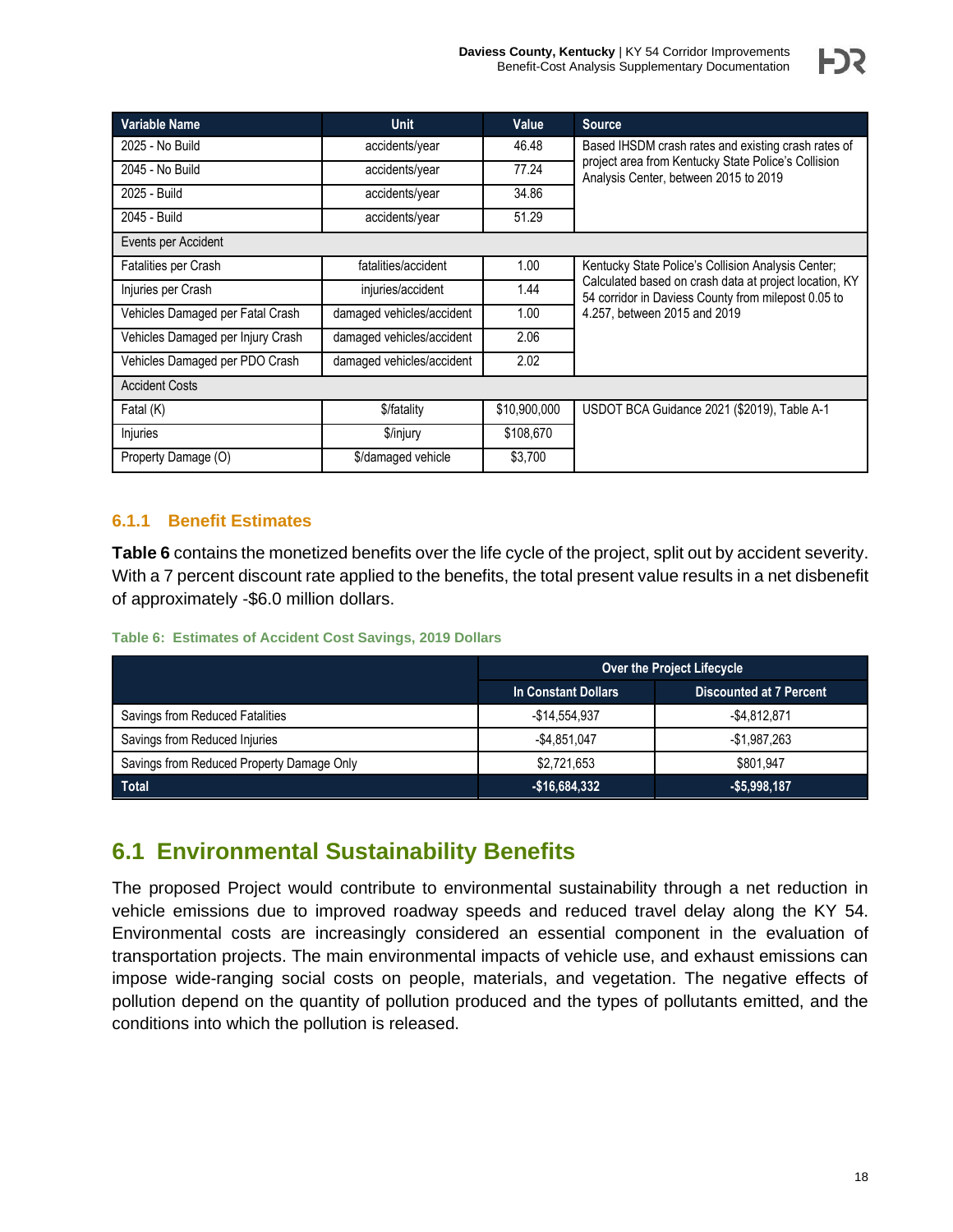## **6.1.1 Methodology**

<span id="page-23-0"></span>The Environmental Protection Agency (EPA) MOVES model was used to generate emissions rates for passenger cars and trucks in Daviess County for various speeds and years. Emissions rates of Criteria air contaminants (CACs) and Greenhouse gases (GHG) were estimated in grams per mile. Total emissions for vehicles on KY 54 were then computed using the VMT and calculated average speeds. The per-unit monetary social values for each emission type were then applied to the change in overall emissions on an annual basis, following USDOT guidelines. The change in total emission costs between the No Build and Build cases indicates the total avoided emission costs due to the Project.

## <span id="page-23-1"></span>**6.1.1 Assumptions**

General assumptions used to monetize the environmental sustainability benefits are presented in the table below.

| <b>Variable Name</b>                       | <b>Unit</b>       | Year      | CO <sub>2</sub> | NOx            | <b>PM2.5</b>   | <b>SO2</b> | <b>Source</b>                                                                                                                                                                                                                                                                                                                                                                                                                                                                           |  |
|--------------------------------------------|-------------------|-----------|-----------------|----------------|----------------|------------|-----------------------------------------------------------------------------------------------------------------------------------------------------------------------------------------------------------------------------------------------------------------------------------------------------------------------------------------------------------------------------------------------------------------------------------------------------------------------------------------|--|
| <b>Truck Emission Factors-</b><br>No Build | grams per<br>mile | 2020-2060 |                 | Varies by year |                |            | MOVES run in June 2021 based on the<br>emission characteristics of Daviess County -<br>Kentucky. Truck emissions used an average of<br>emission rates of single unit long-haul truck<br>and single unit short-haul truck, with diesel as<br>the fuel. Automobile emissions used passenger<br>car as the vehicle type, with gasoline as the                                                                                                                                              |  |
| Auto Emission Factors -<br>No Build        |                   |           |                 |                |                |            | fuel type. Forecasted vehicle travel speeds in<br>the No Build case were used. MOVES values<br>were gathered from 2020, 2030, 2040, 2050<br>and 2060. Values were interpolated between<br>those years.                                                                                                                                                                                                                                                                                  |  |
| <b>Truck Emission Factors -</b><br>Build   | grams per<br>mile | 2020-2060 |                 |                | Varies by year |            | MOVES run in June 2021 based on the<br>emission characteristics of Daviess County -<br>Kentucky. Truck emissions used an average of<br>emission rates of single unit long-haul truck<br>and single unit short-haul truck, with diesel as<br>the fuel. Automobile emissions used passenger<br>car as the vehicle type, with gasoline as the<br>fuel type. Forecasted vehicle travel speeds in<br>the Build case were used. MOVES values were<br>gathered from 2020, 2030, 2040, 2050 and |  |

<span id="page-23-2"></span>

|  |  |  | Table 7: Assumptions used to Monetize Environmental Sustainability Benefits (2019\$/metric ton) |  |
|--|--|--|-------------------------------------------------------------------------------------------------|--|
|  |  |  |                                                                                                 |  |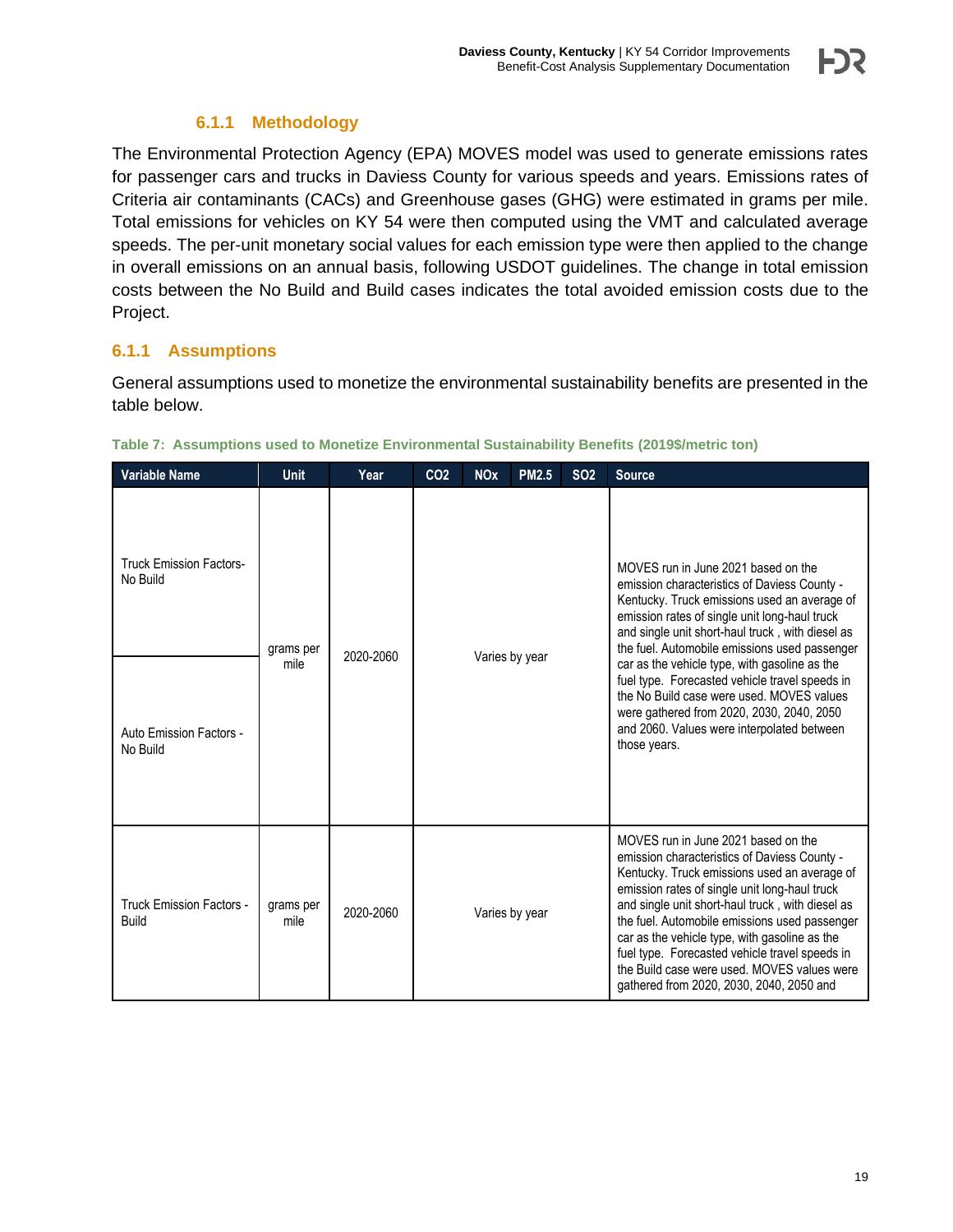| Variable Name                    | <b>Unit</b> | Year | CO <sub>2</sub> | <b>NOx</b> | <b>PM2.5</b> | <b>SO2</b> | Source                                                 |
|----------------------------------|-------------|------|-----------------|------------|--------------|------------|--------------------------------------------------------|
| Auto Emission Factors -<br>Build |             |      |                 |            |              |            | 2060. Values were interpolated between those<br>years. |
|                                  |             |      |                 |            |              |            |                                                        |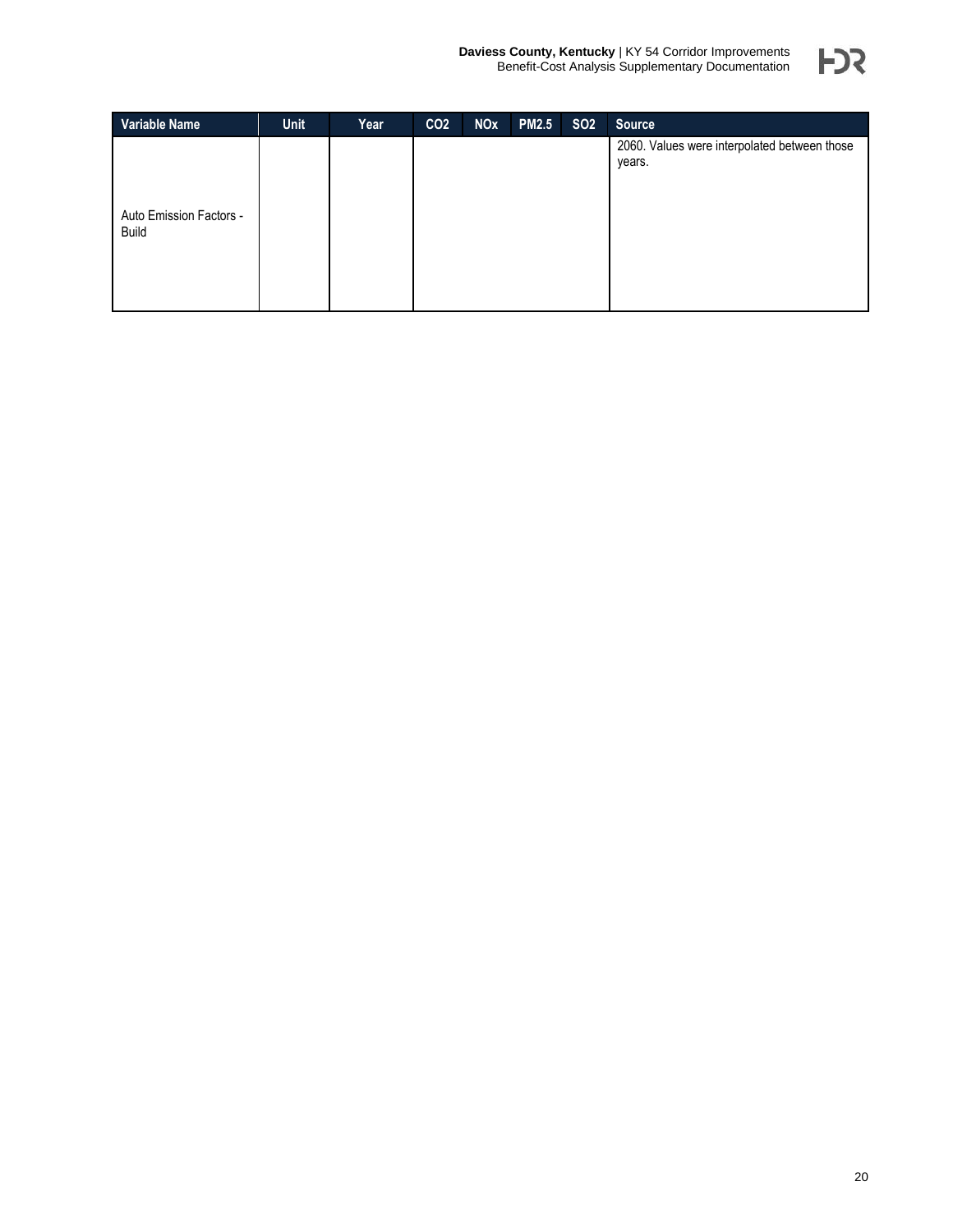# FJR

#### **Table 8: Monetized Value of Emissions**

<span id="page-25-0"></span>

|      |            | Social Cost of Emissions (2019\$/metric ton) |              |                 |                                                                                                                                                                                       |
|------|------------|----------------------------------------------|--------------|-----------------|---------------------------------------------------------------------------------------------------------------------------------------------------------------------------------------|
| Year | <b>NOx</b> | <b>SO2</b>                                   | <b>PM2.5</b> | CO <sub>2</sub> | <b>Source</b>                                                                                                                                                                         |
| 2022 | \$16,100   | \$42,100                                     | \$755,500    | \$53            |                                                                                                                                                                                       |
| 2023 | \$16,400   | \$43,000                                     | \$769,000    | \$54            |                                                                                                                                                                                       |
| 2024 | \$16,600   | \$43,900                                     | \$782,700    | \$55            |                                                                                                                                                                                       |
| 2025 | \$16,800   | \$44,900                                     | \$796,600    | \$56            |                                                                                                                                                                                       |
| 2026 | \$17,000   | \$45,500                                     | \$807,500    | \$57            |                                                                                                                                                                                       |
| 2027 | \$17,300   | \$46,200                                     | \$818,600    | \$58            |                                                                                                                                                                                       |
| 2028 | \$17,500   | \$46.900                                     | \$829,800    | \$59            |                                                                                                                                                                                       |
| 2029 | \$17,700   | \$47,600                                     | \$841,200    | \$60            | CO2 Values based on the Technical Update of the Social Cost of Carbon for Regulatory                                                                                                  |
| 2030 | \$18,000   | \$48,200                                     | \$852,700    | \$61            | Impact Analysis Under Executive Order 12866 (August 2016)                                                                                                                             |
| 2031 | \$18,000   | \$48,200                                     | \$852,700    | \$62            | https://www.epa.gov/sites/production/files/2016-12/documents/sc_co2_tsd_august_2016.pdf.                                                                                              |
| 2032 | \$18,000   | \$48,200                                     | \$852,700    | \$63            | Values are inflated from 2007 dollars to 2019 dollars using the GDP deflator. Per US DOT                                                                                              |
| 2033 | \$18,000   | \$48,200                                     | \$852,700    | \$64            | Benefit Cost Analysis Guidance 2021, CO2 emissions values will be discounted using a 3                                                                                                |
| 2034 | \$18,000   | \$48,200                                     | \$852,700    | \$66            | percent discount rate, while all other benefit streams will be discounted by 7%.                                                                                                      |
| 2035 | \$18,000   | \$48,200                                     | \$852,700    | \$67            | Other values from the Safer Affordable Fuel-Efficient Vehicles Rule for MY2021-MY2026                                                                                                 |
| 2036 | \$18,000   | \$48,200                                     | \$852,700    | \$68            | Passenger Cars and Light Trucks Preliminary Regulatory Impact Analysis (March 2020)"<br>https://nhtsa.gov/sites/nhtsa.dot.gov/files/documents/final_safe_fria_web_version_200701.pdf. |
| 2037 | \$18,000   | \$48,200                                     | \$852,700    | \$69            |                                                                                                                                                                                       |
| 2038 | \$18,000   | \$48,200                                     | \$852,700    | \$70            | Values are inflated from 2016 dollars to 2019 dollars using the GDP deflator, and are kept                                                                                            |
| 2039 | \$18,000   | \$48,200                                     | \$852,700    | \$71            | constant beyond 2050.                                                                                                                                                                 |
| 2040 | \$18,000   | \$48.200                                     | \$852.700    | \$72            |                                                                                                                                                                                       |
| 2041 | \$18,000   | \$48,200                                     | \$852,700    | \$73            |                                                                                                                                                                                       |
| 2042 | \$18,000   | \$48,200                                     | \$852,700    | \$75            |                                                                                                                                                                                       |
| 2043 | \$18,000   | \$48,200                                     | \$852,700    | \$76            |                                                                                                                                                                                       |
| 2044 | \$18,000   | \$48,200                                     | \$852,700    | \$77            |                                                                                                                                                                                       |
| 2045 | \$18,000   | \$48,200                                     | \$852,700    | \$78            |                                                                                                                                                                                       |
| 2046 | \$18,000   | \$48,200                                     | \$852,700    | \$79            |                                                                                                                                                                                       |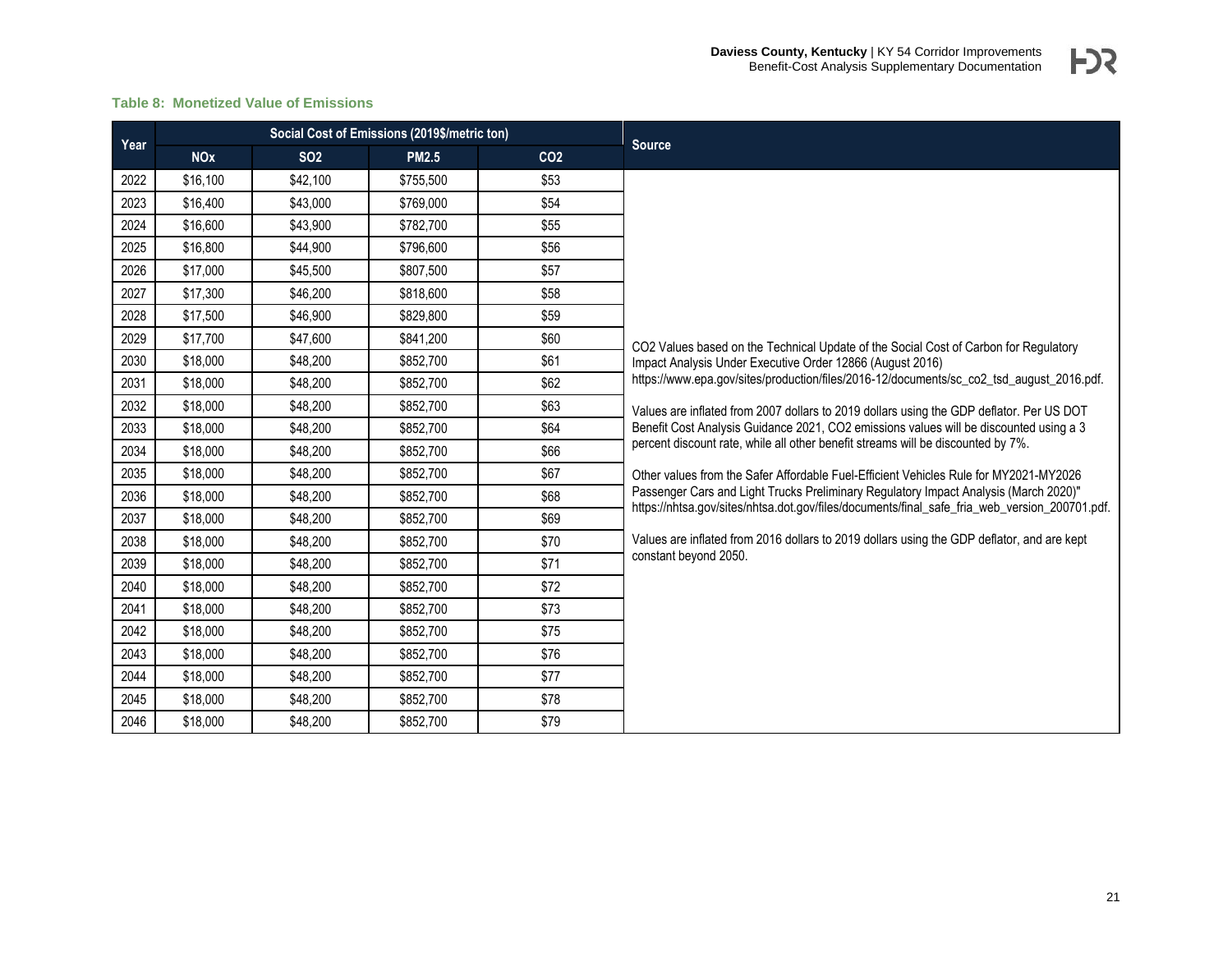### <span id="page-26-0"></span>**6.1.2 Benefit Estimates**

The table below shows the estimates of environmental sustainability benefits from reduced emission costs. With a 3 percent discount rate for benefits from reduction in  $CO<sub>2</sub>$  emissions (per USDOT Guidance), and 7 percent discount rate for everything else, the estimated present value of benefits over the Project life cycle is \$711 thousand dollars.

#### <span id="page-26-4"></span>**Table 9: Monetized Value of Emissions**

|                                 | <b>Over the Project Lifecycle</b> |                                      |  |  |  |
|---------------------------------|-----------------------------------|--------------------------------------|--|--|--|
|                                 | In Constant Dollars               | Discounted at 7 Percent <sup>5</sup> |  |  |  |
| Green House Gas (GHG)           | \$1.171.967                       | \$671.463                            |  |  |  |
| Criteria Air Contaminants (CAC) | \$131.961                         | \$39,202                             |  |  |  |
| <b>Total</b>                    | \$1,303,928                       | \$710,665                            |  |  |  |

## <span id="page-26-1"></span>**6.1 Quality of Life**

Improving this corridor will improve travel time reliability and mobility and connectivity for both local and regional travel.

- Improved access to education and health care facilities: This corridor includes access to 3 elementary schools (and a future middle school) and direct access to the only Level III Trauma center in western Kentucky, Owensboro Health.
- Improved access to pedestrian and bicycle facilities: This project will also connect pedestrians and bicyclists to commercial areas and neighborhoods, on safe and properly designed shared-use-paths, with modern crosswalk and updated signal facilities.
- Improved multimodal access: The benefits of reduced congestion will be fully realized by the public who use and depend on the Owensboro Transit System for their main mode of transportation.

## **6.2 Economic Competitiveness**

<span id="page-26-2"></span>The proposed project would contribute to enhancing the region's economic competitiveness through improvements in the mobility of people and goods within and across the study area. In this analysis, two measures of mobility are presented: travel-time savings and out-of-pocket transportation cost savings.

## **6.2.1 Methodology**

<span id="page-26-3"></span>Travel time savings are estimated by comparing the vehicle hours traveled (VHT) in the No Build and Build cases. The vehicle hours traveled are interpolated from the simtraffic model, described in Section [5.1,](#page-19-0) and converted to person-hours traveled using assumptions around average vehicle occupancy and the percentage of truck traffic. The person-hours traveled is then monetized using the value of time provided in the U.S. DOT BCA guidance.

<sup>5</sup> 3 percent discount rate for the benefits from reduction in CO2 emissions, and 7 percent discount rate for everything else, as per USDOT BCA Guidance, February 2021.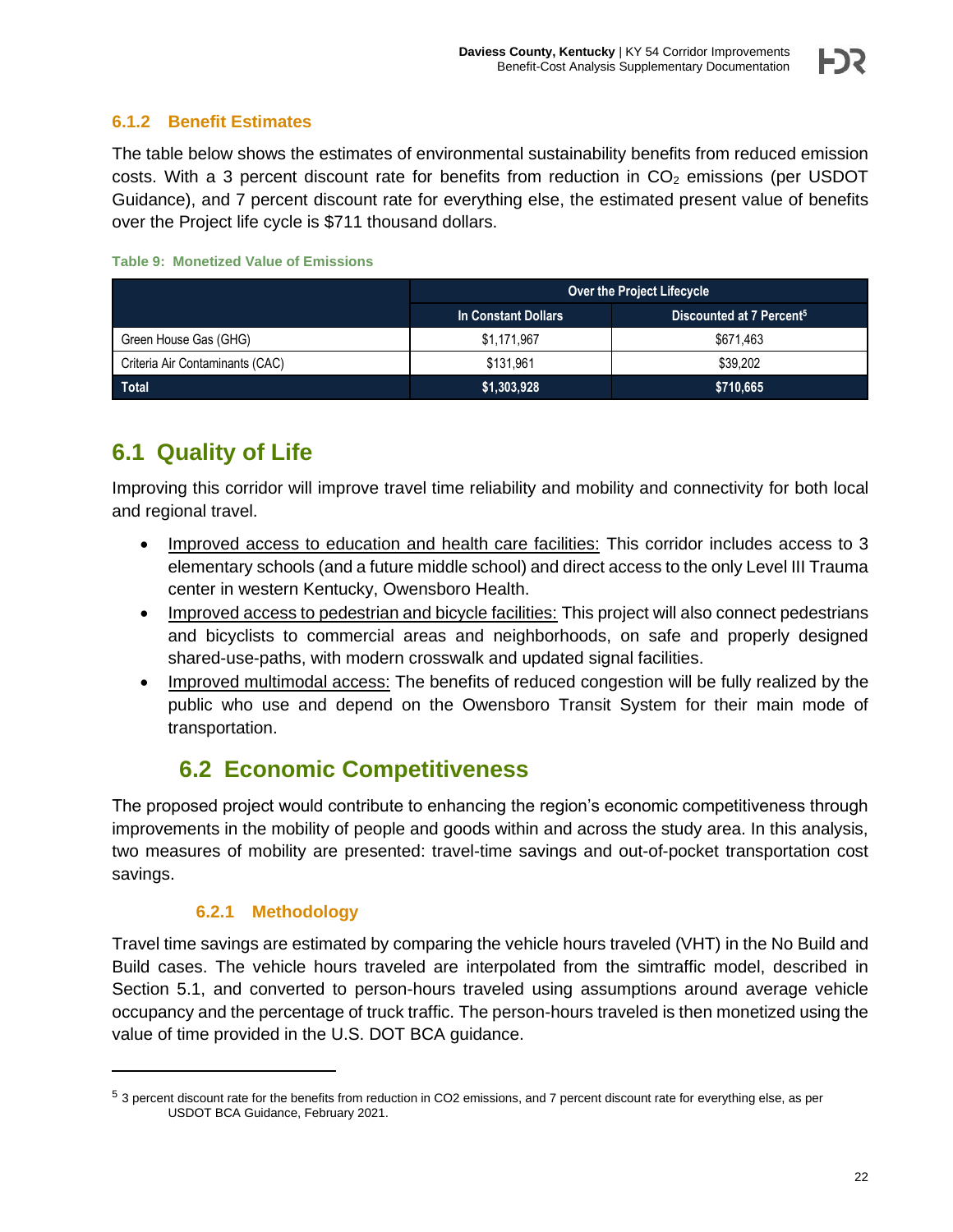Out-of-pocket travel cost savings, which include vehicle fuel and non-fuel operating costs are calculated based on the VMT. Vehicle fuel operating costs are estimated through fuel consumption rates per mile, based on average vehicle speeds and fuel prices from the US Energy Information Administration's (EIA) Annual Energy Outlook Release. The USDOT guidance provides recommendations on non-fuel operating costs on a dollar per mile basis, which is used to monetize the non-fuel operating costs.

### **6.2.2 Assumptions**

<span id="page-27-0"></span>The assumptions used in the estimation of economic competitiveness benefits from travel time savings and vehicle operating cost savings are summarized in the tables below.

<span id="page-27-1"></span>**Table 10: Assumptions Used in the Estimation of Travel Time Savings**

| Variable Name                                    | <b>Unit</b>     | Value   | <b>Source</b>                         |
|--------------------------------------------------|-----------------|---------|---------------------------------------|
| Average Vehicle Occupancy (Weekday Peak) - Auto  | persons/vehicle | 1.48    | 2017 National Household Travel Survey |
| Average Vehicle Occupancy (Weekday Peak) - Truck | persons/vehicle | 1.00    | Assumption                            |
| Value of Time - Auto                             | \$/person-hr    | \$17.90 | US DOT BCA Guidance 2021 (\$2019)     |
| Value of Time - Truck                            | \$/person-hr    | \$30.80 |                                       |

#### <span id="page-27-2"></span>**Table 11: Assumptions Used in the Estimation of Vehicle Operating Cost Savings**

| Variable Name                   | <b>Unit</b>     | Value          | <b>Source</b>                                                                                                                         |
|---------------------------------|-----------------|----------------|---------------------------------------------------------------------------------------------------------------------------------------|
| Non-Fuel Operating Cost - Auto  | \$/vehicle-mile | \$0.31         | American Automobile Association, Your Driving Costs -<br>2019 Edition (2019); excluding fuel costs                                    |
| Non-Fuel Operating Cost - Truck | \$/vehicle-mile | \$0.53         | American Transportation Research Institute, An Analysis<br>of the Operational Costs of Trucking: 2020 Update;<br>excluding fuel costs |
| Retail Fuel Prices - Gasoline   | \$/gallon       | varies by year | Refer to Table 10 below.                                                                                                              |
| Retail Fuel Prices - Diesel     | \$/gallon       | varies by year |                                                                                                                                       |

#### <span id="page-27-3"></span>**Table 12: Gasoline and Diesel Prices by Year**

| Year | <b>Gasoline Prices</b> | <b>Diesel Prices</b> | <b>Source</b>                 |
|------|------------------------|----------------------|-------------------------------|
| 2019 | \$2.12                 | \$2.45               | <b>HDR</b>                    |
| 2020 | \$2.10                 | \$2.35               | calculations<br>using U.S.    |
| 2021 | \$2.11                 | \$2.37               | Energy                        |
| 2022 | \$2.11                 | \$2.42               | Information<br>Administration |
| 2023 | \$2.11                 | \$2.44               | (EIA) Annual                  |
| 2024 | \$2.08                 | \$2.50               | Energy<br>Outlook data        |
| 2025 | \$2.11                 | \$2.52               | (2020)                        |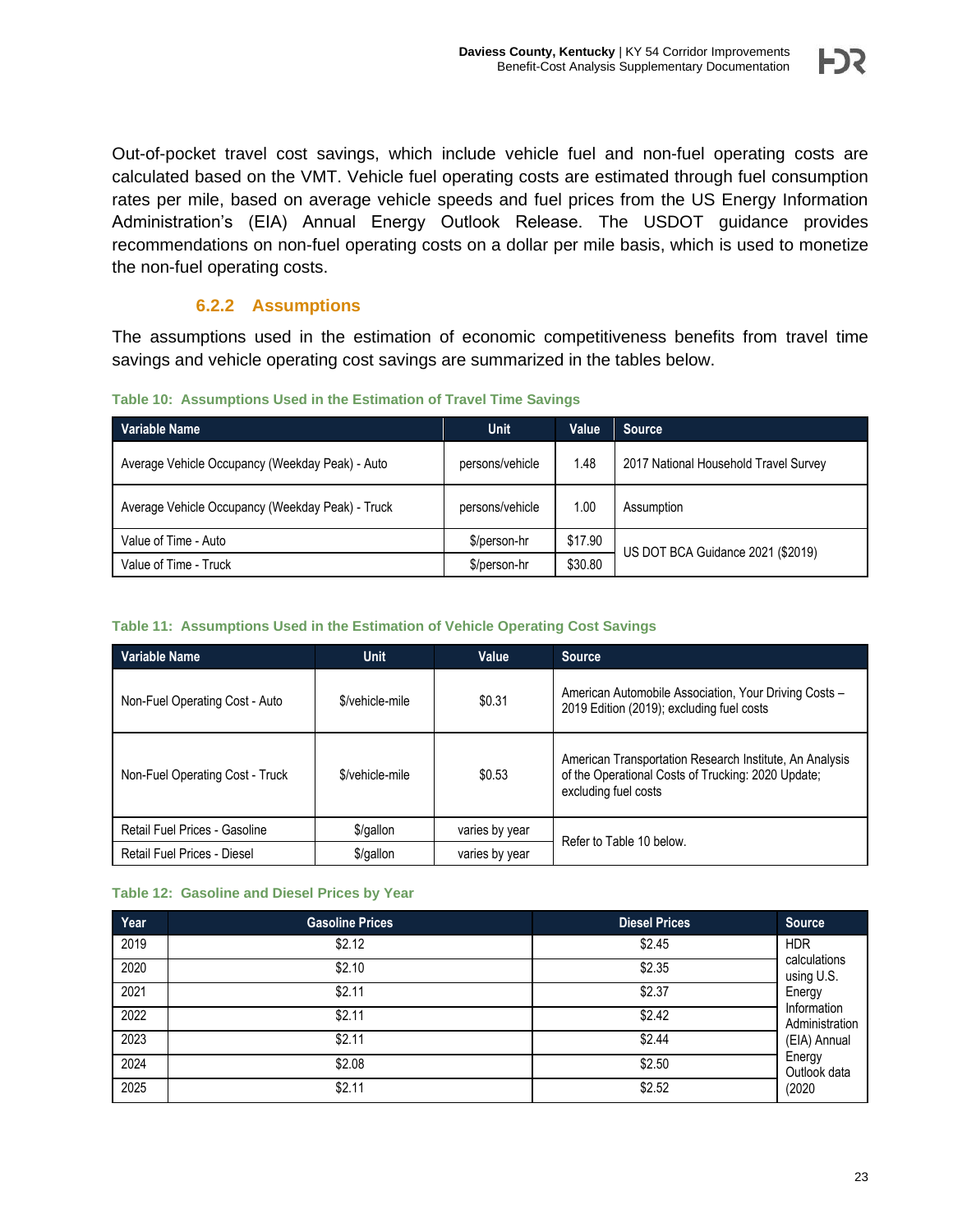| טווסווס<br>entation |  |
|---------------------|--|
|                     |  |
|                     |  |

| Year | <b>Gasoline Prices</b> | <b>Diesel Prices</b> | <b>Source</b>                  |
|------|------------------------|----------------------|--------------------------------|
| 2026 | \$2.14                 | \$2.58               | Release). Net                  |
| 2027 | \$2.17                 | \$2.60               | of federal and<br>state taxes. |
| 2028 | \$2.19                 | \$2.65               |                                |
| 2029 | \$2.23                 | \$2.68               |                                |
| 2030 | \$2.32                 | \$2.75               |                                |
| 2031 | \$2.34                 | \$2.91               |                                |
| 2032 | \$2.37                 | \$2.95               |                                |
| 2033 | \$2.42                 | \$2.98               |                                |
| 2034 | \$2.47                 | \$3.01               |                                |
| 2035 | \$2.50                 | \$3.05               |                                |
| 2036 | \$2.54                 | \$3.08               |                                |
| 2037 | \$2.55                 | \$3.08               |                                |
| 2038 | \$2.67                 | \$3.11               |                                |
| 2039 | \$2.72                 | \$3.17               |                                |
| 2040 | \$2.75                 | \$3.19               |                                |
| 2041 | \$2.77                 | \$3.22               |                                |
| 2042 | \$2.82                 | \$3.28               |                                |
| 2043 | \$2.83                 | \$3.28               |                                |
| 2044 | \$2.45                 | \$0.31               |                                |
| 2045 | \$2.35                 | \$0.53               |                                |

## **6.2.3 Benefit Estimates**

<span id="page-28-0"></span>Economic competitiveness benefits associated with the Project are shown below. The total economic competitiveness benefit associated with this project is \$39.3 million discounted at a 7 percent rate

<span id="page-28-2"></span>**Table 13: Estimates of Economic Competitiveness Benefits, 2019 Dollars**

|                                | Over the Project Lifecycle |              |  |  |  |
|--------------------------------|----------------------------|--------------|--|--|--|
|                                | In Constant Dollars        |              |  |  |  |
| Travel Time Savings            | \$127,576,445              | \$36,608,287 |  |  |  |
| Vehicle Operating Cost Savings | \$9.311.457                | \$2,713,610  |  |  |  |
| <b>Total</b>                   | \$136,887,902              | \$39,321,898 |  |  |  |

## **6.3 State of Good Repair**

<span id="page-28-1"></span>The state of good repair benefits are designed to capture benefits from maintaining infrastructure in good condition. This is captured through reduced maintenance costs and the residual value of assets. The residual value captures any useful life left on the assets constructed, and the reduced maintenance costs captures changes in maintenance costs between the No Build and Build Cases.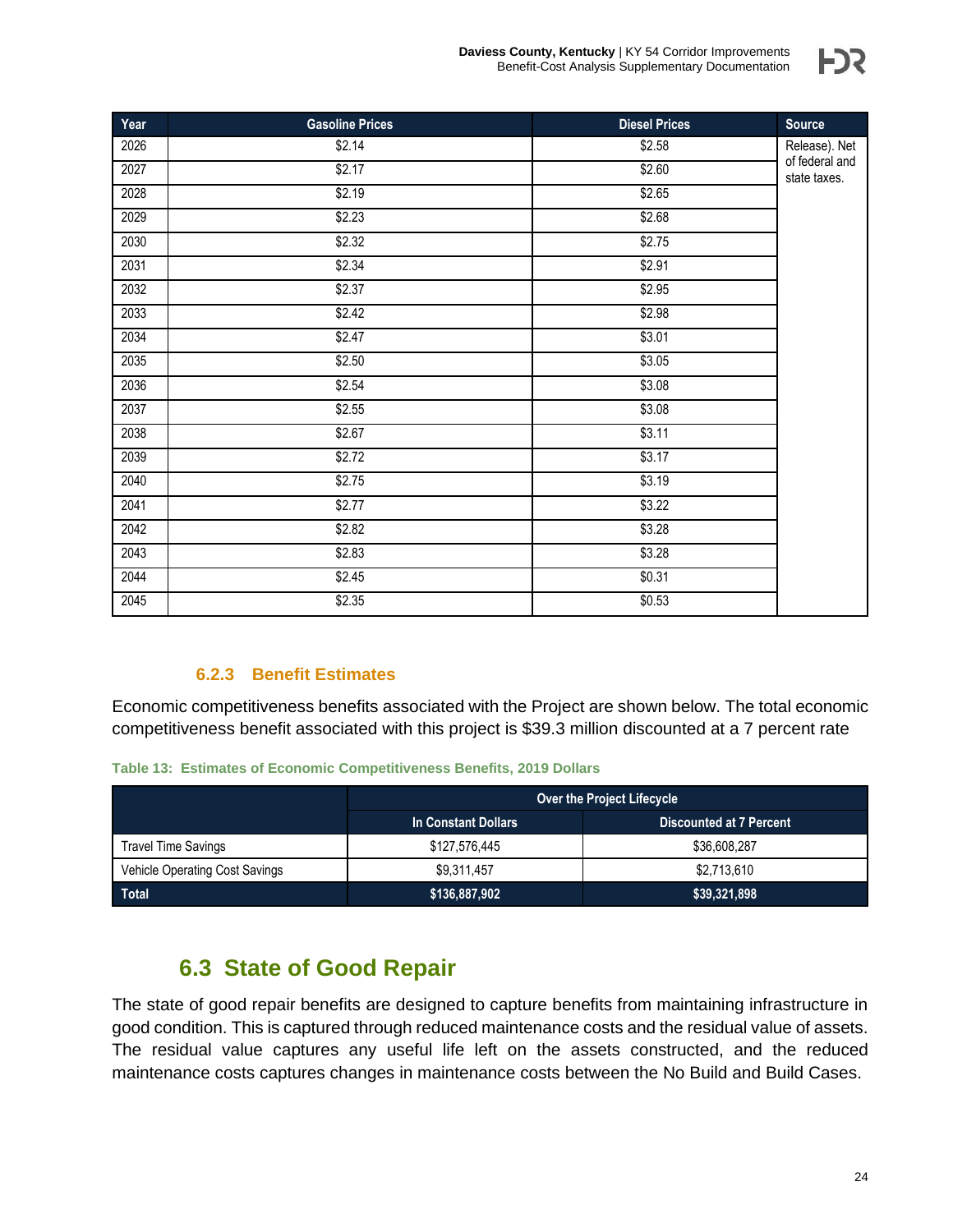### **6.3.1 Methodology**

<span id="page-29-0"></span>The residual value of capital assets are calculated in line with US DOT BCA Guidance based upon an estimated useful life of 30 years. It is calculated based on the capital expenditure for the Project, depreciated linearly over its service life. Additionally, as land values are not expected to depreciate with time, the residual value for any land acquisition is the capital spent on acquiring the property for the Project.

The operations and maintenance cost savings are estimated based on the difference in costs between the No Build and Build cases. The estimates are subtracted to determine the incremental operations and maintenance costs. The pavement conditions in the No Build scenario are assumed to be in poor condition. The pavement conditions in the Build scenario are assumed to begin in good condition and then deteriorate based on the 14-year life cycle. Although the pavement conditions in the Build scenario are better than in No Build, the additional lane-miles from the Build scenario result in increasing annual maintenance costs.

### **6.3.2 Assumptions**

<span id="page-29-1"></span>The assumptions used in the estimation of state of good repair benefits are summarized in the table below.

| <b>Variable Name</b>                             | <b>Unit</b>  | Value        | <b>Source</b>                                                                  |
|--------------------------------------------------|--------------|--------------|--------------------------------------------------------------------------------|
| Operational Period of Analysis                   | years        | 20           | USDOT BCA Guidance 2021                                                        |
| Depreciable Property Costs                       | \$           | \$26,787,450 | Capital cost of roadway structure expressed in<br>2019 dollars                 |
| Non-depreciable Property Costs                   | \$           | \$2,931,862  | Right-of-Way costs expressed in 2019 dollars                                   |
| Expected Lifespan of Roadway Structure           | vears        | 30           | Assumption                                                                     |
| Annual Maintenance Cost - Good Road<br>Condition | \$/lane-mile | \$112.22     | Kentucky Transportation Cabinet; based on<br>last paving cycle for route KY 54 |
| Annual Maintenance Cost - Fair Road<br>Condition | \$/lane-mile | \$177.54     |                                                                                |
| Annual Maintenance Cost - Poor Road<br>Condition | \$/lane-mile | \$370.13     |                                                                                |
| Annual Resurface Cost                            | \$/lane-mile | \$8,055.60   |                                                                                |
| Annual Striping Cost                             | \$/lane-mile | \$295.40     |                                                                                |
| Lane Miles - No Build                            | \$/year      | 9.16         | Length of corridor multiplied by number of                                     |
| Lane Miles - Build                               | \$/year      | 10.14        | lanes                                                                          |

#### <span id="page-29-3"></span>**Table 14: Assumptions Used in the Estimation of State of Good Repair Benefits**

## **6.3.3 Benefit Estimates**

<span id="page-29-2"></span>The table below shows estimates of state of good repair benefits. With a 7 percent discount rate, the estimated present value of benefits over the Project life cycle is \$1.86 million dollars.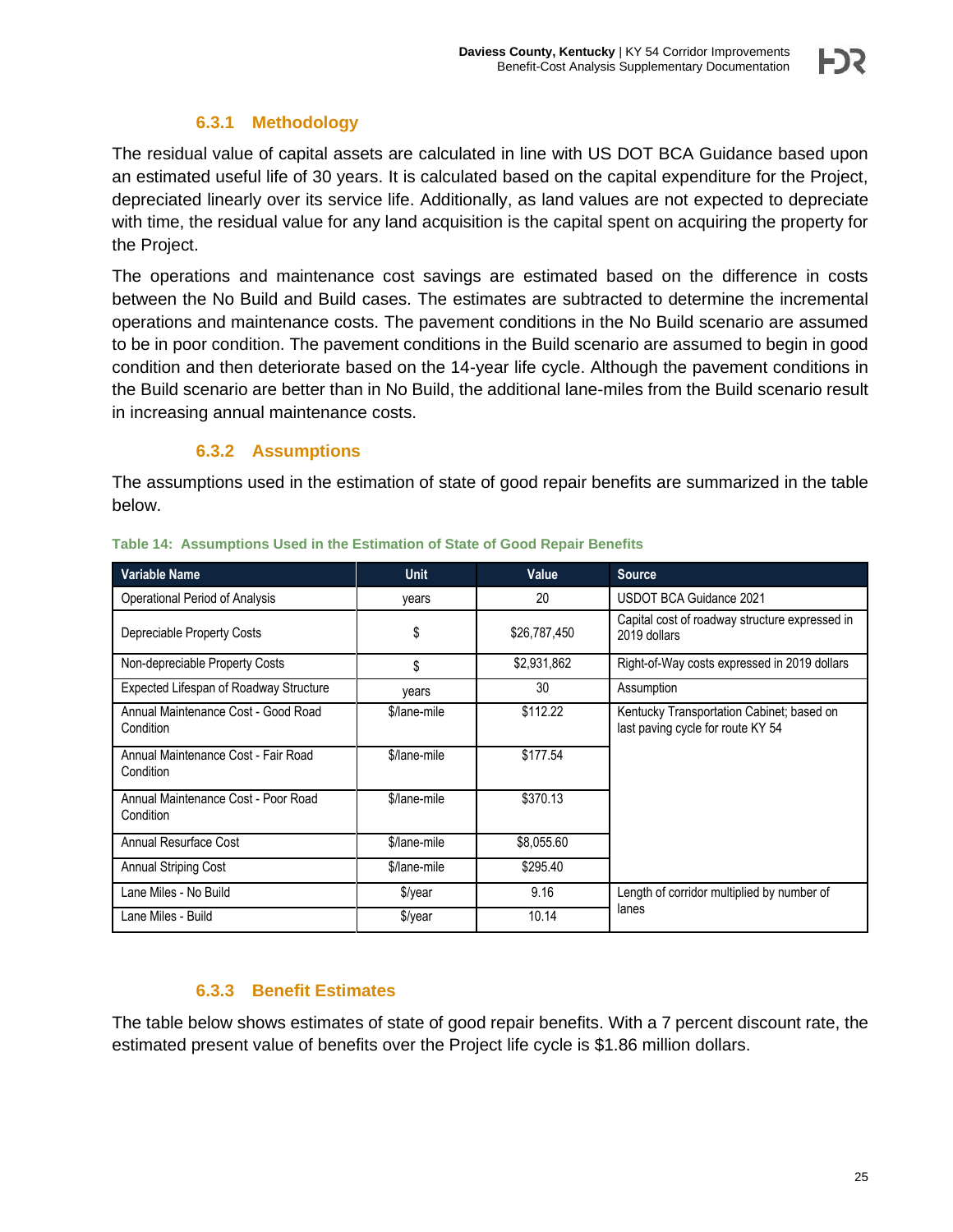<span id="page-30-1"></span>

|                             | Over the Project Lifecycle |                                |  |
|-----------------------------|----------------------------|--------------------------------|--|
|                             | In Constant Dollars        | <b>Discounted at 7 Percent</b> |  |
| <b>O&amp;M Cost Savings</b> | (\$153,324)                | $($ \$48,042)                  |  |
| <b>Residual Value</b>       | \$11,861,012               | \$1,908,797                    |  |
| <b>Total</b>                | \$11,707,688               | \$1,860,755                    |  |

# <span id="page-30-0"></span>7 Summary of Findings and Benefit-Cost **Outcomes**

The tables below summarize the BCA findings. Annual costs and benefits are computed over the lifecycle of the Project (28 years). As stated earlier, the benefits are accrued starting in the first full year of operations, assumed to be 2027. Benefits accrue over the assumed 20-year benefit period.

| <b>Project Evaluation Metric</b> | <b>Undiscounted</b> | Discounted at 3% |              |  |
|----------------------------------|---------------------|------------------|--------------|--|
| <b>Total Benefits</b>            | \$133,215,186       | \$35,895,131     | \$73,505,493 |  |
| <b>Total Costs</b>               | \$41,564,036        | \$33,121,164     | \$37,564,239 |  |
| Net Present Value                | \$91,651,150        | \$2,773,967      | \$35,941,254 |  |
| Benefit / Cost Ratio             | 3.2                 | ۱.1              |              |  |
| Payback Period (years)           | $10.5$ yrs          | 19.2 yrs         | $13.0$ yrs   |  |
| Internal Rate of Return (%)      | 7.50%               |                  |              |  |

#### <span id="page-30-2"></span>**Table 16: Overall Results of the Benefit Cost Analysis, 2019 Dollars**

*[\\*3 percent discount rate for the benefits from reduction in CO2 emissions, and 7 percent discount rate for everything else, as per USDOT BCA](file:///C:/Users/OKosta/AppData/Local/Microsoft/Windows/INetCache/Content.MSO/B3435796.tmp%23RANGE!_ftnref1)  [Guidance, February 2021.](file:///C:/Users/OKosta/AppData/Local/Microsoft/Windows/INetCache/Content.MSO/B3435796.tmp%23RANGE!_ftnref1)*

Considering all monetized benefits and costs, the estimated internal rate of return of the Project is 7.5 percent. The \$33.1 million investment would result in \$35.9 million in total benefits for a Net Present Value (NPV) of \$2.8 million and a Benefit/Cost ratio (BCR) of 1.1.

#### <span id="page-30-3"></span>**Table 17: Estimates of Monetized Benefits, 2019 Dollars**

| <b>Benefit Category</b>          | <b>Undiscounted</b> | Discounted at 7%* | Discounted at 3% |
|----------------------------------|---------------------|-------------------|------------------|
| <b>Travel Time Savings</b>       | \$127,576,445       | \$36,608,287      | \$72,670,580     |
| Vehicle Operating Costs Savings  | \$9,311,457         | \$2,713,610       | \$5,335,075      |
| <b>Accident Cost Savings</b>     | -\$16,684,332       | $-$5,998,187$     | $-$10,497,035$   |
| <b>CAC Emission Cost Savings</b> | \$131,961           | \$39,202          | \$76,431         |
| <b>GHG Emission Cost Savings</b> | \$1,171,967         | \$671,463         | \$671,463        |
| <b>O&amp;M Cost Savings</b>      | $-$153,324$         | $-$ \$48.042      | $-$ \$90.718     |
| <b>Residual Value</b>            | \$11,861,012        | \$1,908,797       | \$5,339,698      |
| <b>Total</b>                     | \$133,215,186       | \$35,895,131      | \$73,505,493     |

*[\\*3 percent discount rate for the benefits from reduction in CO2 emissions, and 7 percent discount rate for everything else, as per USDOT BCA](file:///C:/Users/OKosta/AppData/Local/Microsoft/Windows/INetCache/Content.MSO/B3435796.tmp%23RANGE!_ftnref1)  [Guidance, February 2021.](file:///C:/Users/OKosta/AppData/Local/Microsoft/Windows/INetCache/Content.MSO/B3435796.tmp%23RANGE!_ftnref1)*